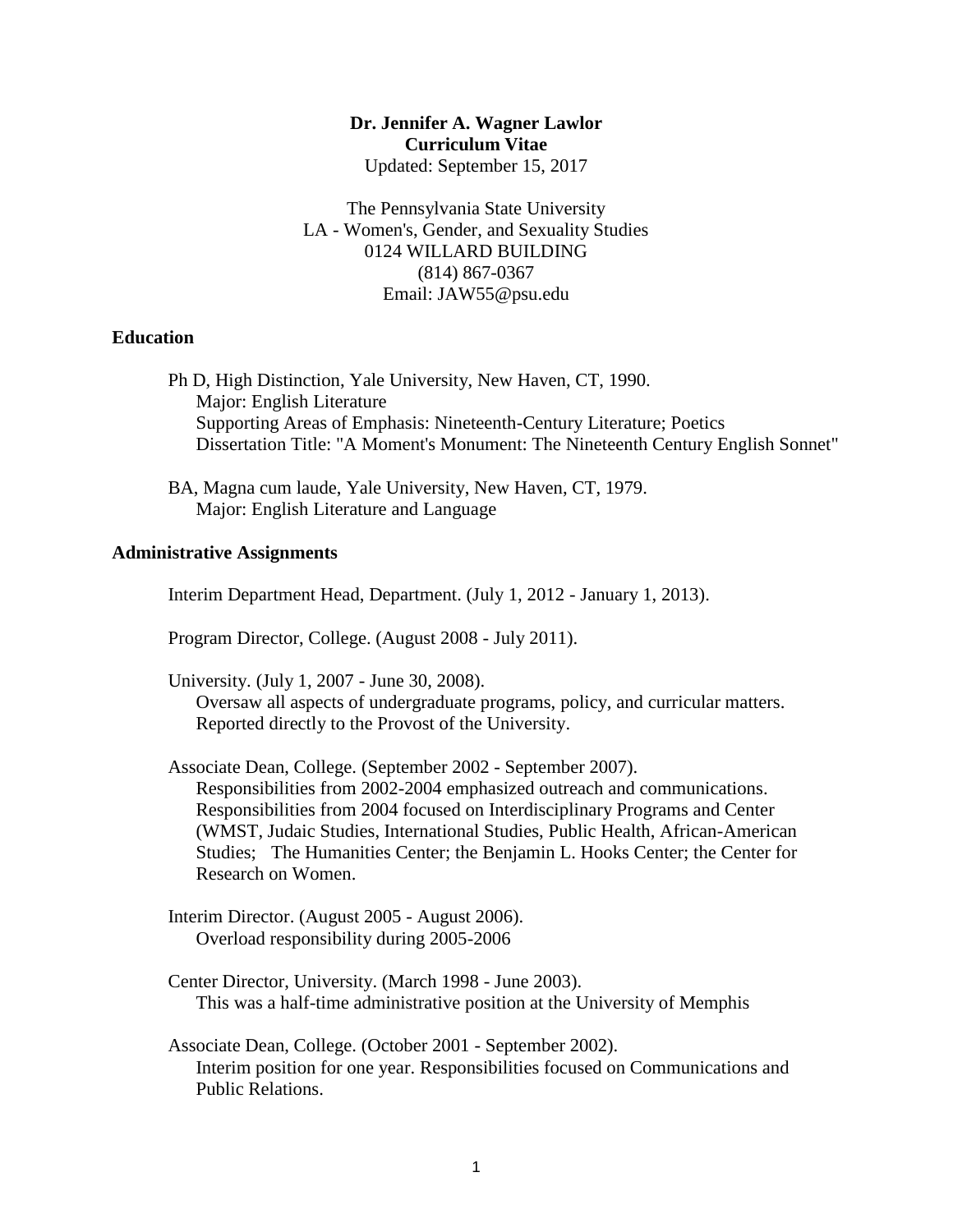#### **Professional Positions**

### **Academic**

Professor, Penn State University. (May 5, 2017 - Present).

- Associate Professor, Penn State University, Women's Studies and English. (August 2008 - Present).
- Professor, University of Memphis. (July 2006 July 2008). Taught graduate and undergraduate courses in: Utopian Literature (UG,G); Romantic Literature (G); Victorian Literature (G); Women's Speculative Fiction (UG,G); 19th Century Poetry (UG,G); English Literature Survey (1750-present, UG).
- Associate Professor, University of Memphis. (July 1, 1996 June 30, 2005). Taught graduate and undergraduate courses in: Utopian Literature (UG,G); Romantic Literature (G); Victorian Literature (G); Women's Speculative Fiction (UG,G); 19th Century Poetry (UG,G); English Literature Survey (1750-present, UG).
- Assistant Professor, University of Memphis. (August 15, 1990 June 30, 1996). Taught graduate and undergraduate courses in Victorian Literature (UG,G); Women's Literature (UG,G); 19th Century Poetry (UG); English Literature Survey (1750-present, UG).

### **Professional**

Assistant Account Manager, Burson-Marsteller PR. (July 1982 - August 1983). Wrote press releases and assisted in handling PR for several large accounts

Assistant/Associate Editor, HOUSING magazine, McGraw-Hill Publishing Company. (July 1979 - July 1982). Writer of feature stories and news stories for trade magazine, HOUSING

#### **Professional Memberships**

Terra Critica. (May 1, 2015 - Present).

An international research network focused on Critical Humanities as a crucial site for critical analyses of our present, meeting regularly for expert seminars, aiming to provide a platform for discussion and publication, exchange of ideas and knowledges.

Assocation for the Study of Literature and the Environment. (September 2013 - Present).

National Women's Studies Association. (January 2011 - Present).

International Society for Literature and the Environment. (December 2010 - Present).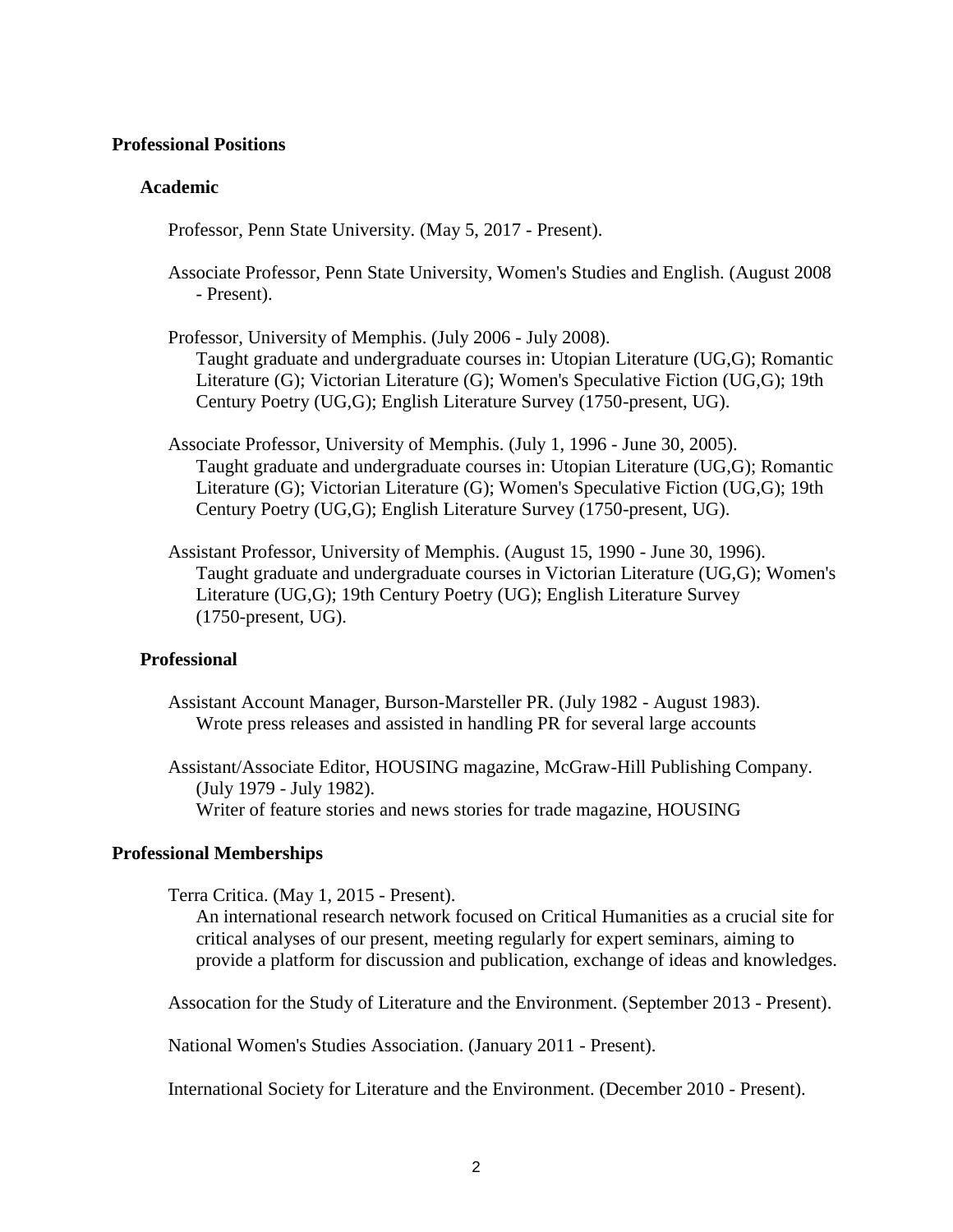Utopian Studies Society (EU). (January 2008 - Present).

Phi Kappa Phi. (1998 - Present).

Society for Utopian Studies. (September 1993 - Present).

Modern Language Association. (1989 - Present).

American Creativity Association. (October 2012 - October 2013).

## **Awards and Honors**

Larry Hough Distinguished Service Award, Society for Utopian Studies. (October 2007).

College of Arts and Sciences Distinguished Research Award for the Humanities, University of Memphis. (August 2007).

### **TEACHING**

### **Teaching Experience**

#### **Penn State**

ENGL 197A, Patti Smith: Punk, Poetry, Performance, 1 course ENGL 487W, Senior Seminar, 1 course ENGL 490, Women Writers, 1 course ENGL 597D, Ecopoetics: Rethinking the Natural and Ecological in Literature and the Arts, 1 course WMNST 001, Introduction to Women's Studies, 1 course WMNST 1U, Introduction to Women's Studies, 3 courses WMNST 106, Wmn Gender and Arts, 6 courses WMNST 197H, Margaret Atwood and the Contemporary World: Time for Payback, 1 course WMNST 400, Feminist Theory, 1 course WMNST 494, Research Project, 2 courses WMNST 496, Independent Studies, 1 course WMNST 507, Feminist Theory, 4 courses WMNST 596, Individual Studies, 1 course

#### **Directed Student Learning**

Emrah Atasoy, Hattecepe University (Turkey), "From Ignorance to Experience: Epistemology and Power in Three 20th-Century Utopian Novels." Dissertation Committee Member (January 2015 - Present).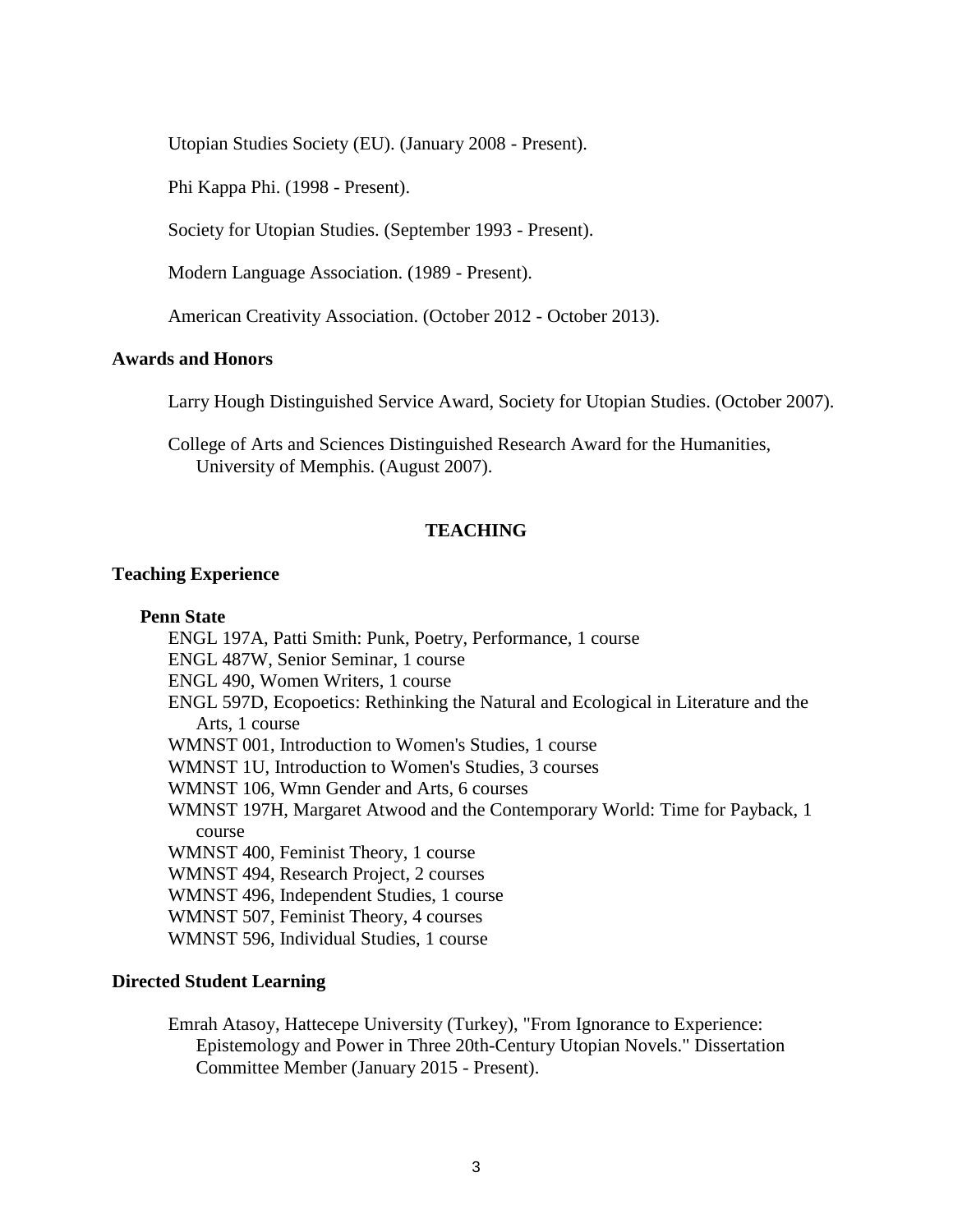Azaria, Honors Thesis Advisor (February 2017 - Present).

Reva Baylets, Penn State, Honors Thesis Advisor (January 2013 - May 2013).

- Christy Beck, Penn State, "Dissertation Literature Review." Supervised Research (January 9, 2017 - May 9, 2017).
- Beate Brunow, Penn State, Dissertation Committee Member (September 2010 May 2011).
- Anna Campbell, University of Sydney, "Biopolitical Binaries: Gender and Power in Margaret Atwood's Utopias." Dissertation Committee Member (November 1, 2016 - Present).
- Brittany Etters, Penn State, Supervised Undergraduate Research/Independent Study (February 1, 2017 - Present).
- Schmidt Grace, Penn State, "Trauma and Narrative in Women's Speculative Fiction." Supervised Undergraduate Research/Independent Study (January 9, 2012 - May 10, 2012).
- Lili Hadsell, Penn State, "Work in Utopian Literature." Honors Thesis Advisor (January 2012 - May 2014).
- Mikhayla Hawley, Penn State, "Teaching Module: Pornography." Supervised Undergraduate Research/Independent Study (June 15, 2017 - August 12, 2017).
- Emily Hobbs, Penn State, Dissertation Committee Member (March 1, 2016 Present).
- Runette Kruger, University of Praetoria, "Distopia: The Utopia of Dissidence and Cultural Pluralism in Three Generations of Dutch Artists." Dissertation Committee Member (March 1, 2016 - Present).
- Heather Macarthur, Penn State, Dissertation Committee Member (March 15, 2015 Present).
- Adri Marais, Stellenbosch University, "After Other: Unsettling Subjects in Contemporary Revisions of Fairy Tales." Dissertation Committee Member (April 10, 2016 - July 21, 2017).

Giuliana Sorce, Penn State, Dissertation Committee Member (January 2015 - Present).

Kara Yacovone, Penn State, Honors Thesis Advisor (February 11, 2013 - December 2013).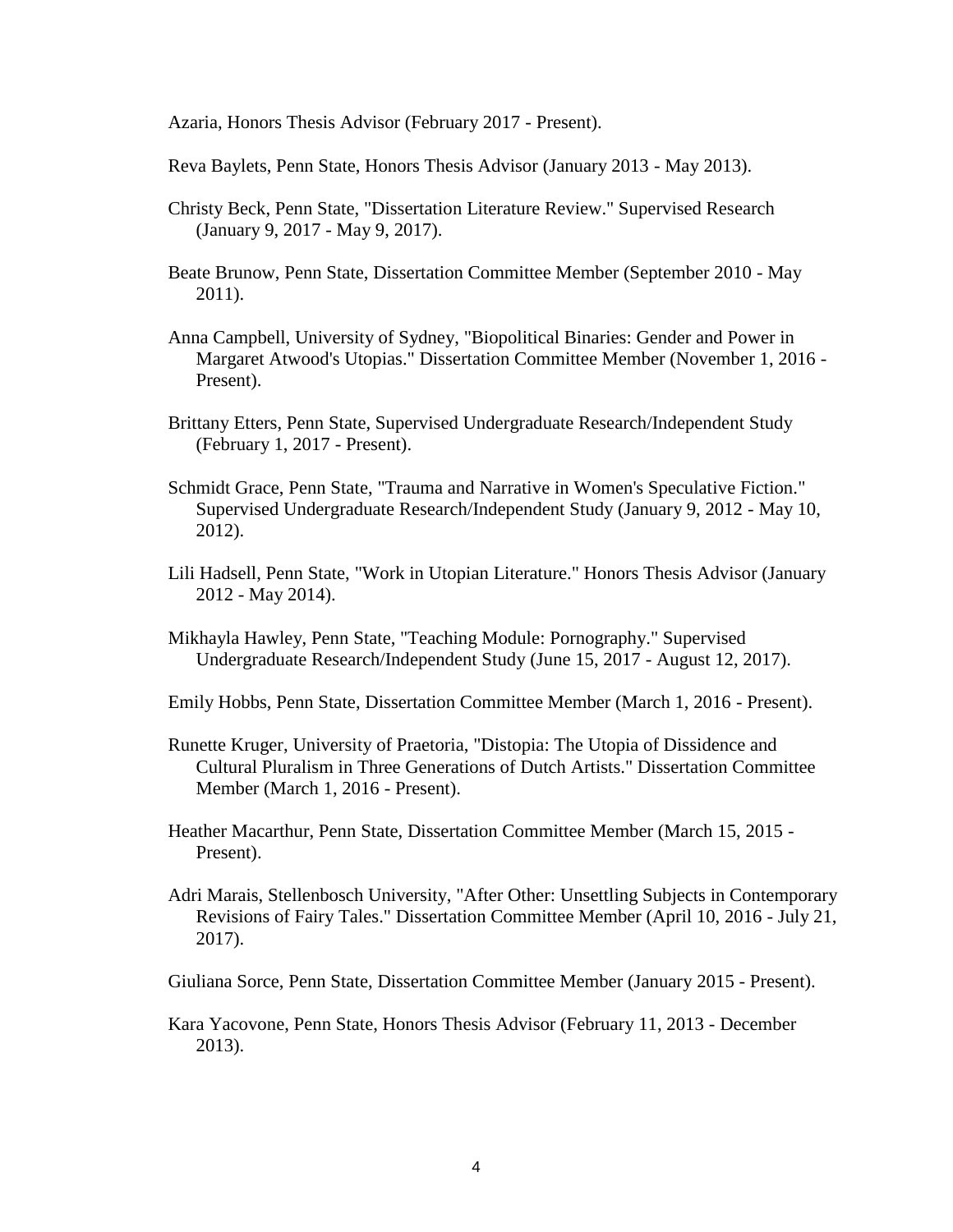#### **RESEARCH**

#### **Intellectual Contributions**

#### **Articles Published in Refereed Journals**

- Wagner Lawlor, J. A. (2017). Regarding Intimacy, Regard, and Transformative Feminist Practice in the Art of Pamela Longobardi. *Feminist Studies, 42*(3), 649-688. Invited. http://www.feministstudies.org/issues/forthcoming.html.
- Wagner Lawlor, J. A. (2015). Susan Sontag's "Particular Economy": Creative Accounting and the Labors of Subjectivity in the Journals and Notebooks". *Contemporary Women's Writing, 9*(3), 330-347.
- Cohen, D., & Wagner Lawlor, J. A. (Co-Author, 30%) (2014). Plastic Is Washed Up: An Interview with Dianna Cohen. *Antennae, 29*, 6-15. Invited.
- Wagner Lawlor, J. A. (2014). The Way of the World 'No More': The Limits of the Female Bildungsroman. *Spaces of Utopia (online academic journal), 2*(2), 14-30. Invited. http://http://ler.letras.up.pt/site/default.aspx?qry=id05id174id2640&sum=sim.
- Wagner Lawlor, J. A. (2012). Something About the Way We Live Now: Utopia and Education. *Utopian Studies, 23*(2), 301-313. Invited.
- Wagner Lawlor, J. A. (2011). 'A Particular Piece of Work': Love's Labors in Iris Murdoch's The Bell. *Utopian Studies*(22), 2-18.
- Wagner Lawlor, J. A. (2008). 'This Rude State': Enacting Utopia and the Utopic Sensibility in Sontag's In America. *Women's Studies, 37*, 1008-1029.
- Wagner Lawlor, J. A. (2003). Who Acts John Bull: Speculating on National Character and Modern Morality. *29*(2), 64-96.
- Wagner Lawlor, J. A. (2003). Irony and Affiliation in Margaret Atwood's The Handmaid's Tale. *Critique, 45*(1), 83-96.
- Wagner Lawlor, J. A. (2002). Performing History, Performing Humanity in Shelley's The Last Man. *Studies in English Literature 1500-1900, 42*(4), 753-80.
- Wagner Lawlor, J. A. (2002). The Play of Irony: theatricality and utopian transformation in contemporary women's speculative fiction. *Utopian Studies, 13*(1), 114-134.
- Wagner Lawlor, J. A. (1998). A Portrait of the (Postmodern) Artist: Intertextual Subjectivity in Tom Phillips's *A Humument*. *Post-Identity 2*, 89-103.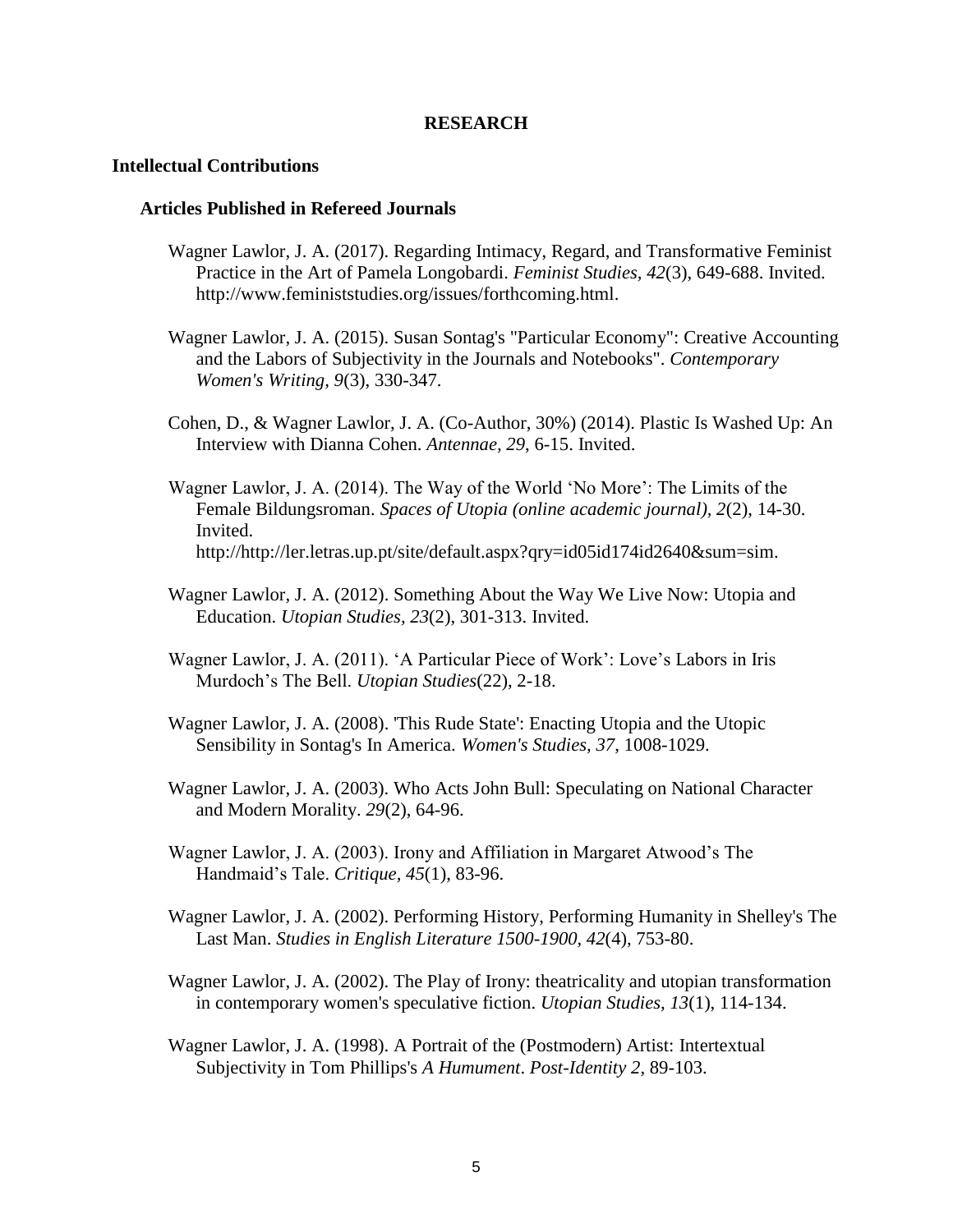- Wagner Lawlor, J. A. (1998). 'Yet Many Of These Are Askew': On Imitation, Originality, and Parody in Swinburne's Heptalogia. *Victorian Literature and Culture*(26), 236-57.
- Wagner Lawlor, J. A. (1997). The Pragmatics of Silence and the Figuration of the Reader in Browning's Dramatic Monologues. *Victorian Poetry*(35), 287-302.
- Wagner Lawlor, J. A. (1996). Advocating Environmentalism: The Voice of Nature in Contemporary Children's Literature. *27*, 143-52.
- Wagner Lawlor, J. A. (1996). Metaphorical 'Indiscretion' and Literary Survival in Swinburne's 'Anactoria'. *Studies in English Literature 1500-1900, 36*, 917-34.
- Wagner Lawlor, J. A. (1995). A Moment's Monument: Temporal Revision and the Sonnet Form of Dante Gabriel Rossetti. *4*, 75-84.
- Wagner Lawlor, J. A. (1995). Advocating Environmentalism: The Voice of Nature in Contemporary Children's Literature. *Papers on Language and Literature, 31*, 227-54.
- Wagner Lawlor, J. A. (1994). " I am cast as a monster": Shelley's Frankenstein and the haunting of Howard Brenton's Bloody Poetry. *Modern Drama, 37*(4), 588-602.
- Wagner Lawlor, J. A. (1993). In Her 'Proper Place': Ingelow's Fable of the Female Poet and her Community in Gladys and Her Island. *Victorian Poetry, 31*, 227-39.
- Wagner Lawlor, J. A. (1992). A Figure of Resistance: The Visionary Reader in Shelley's Sonnets and the West Wind Ode. *Southwest Review* 77, 109-27.
- Wagner Lawlor, J. A. (1992). The Allegory of Form in Hopkins's Religious Sonnets. *Nineteenth-Century Literature, 47*, 32-48.
- Wagner Lawlor, J. A. (1991). Working Against the End: Keats's Sonnets and Literary History. *Western Humanities Review LVII, 45*, 230-52.

#### **Books**

- Wagner Lawlor, J. A. (2013). *Postmodern Utopias and Feminist Fictions.* (242 pp). New York, NY: Cambridge University Press. http://www.cambridge.org/us/academic/subjects/literature/english-literature-after-194 5/postmodern-utopias-and-feminist-fictions?format=HB.
- Wagner Lawlor, J. A. (Co-Editor, 50%), & Ching, B. (2009). *The Scandal of Susan Sontag.* (Gender and Culture Series, 264 pp). New York: Columbia University Press.
- Wagner Lawlor, J. A. (Editor) (2000). *The Victorian Comic Spirit: New Perspectives.* (Nineteenth-Century Series, 252 pp). UK: Ashgate.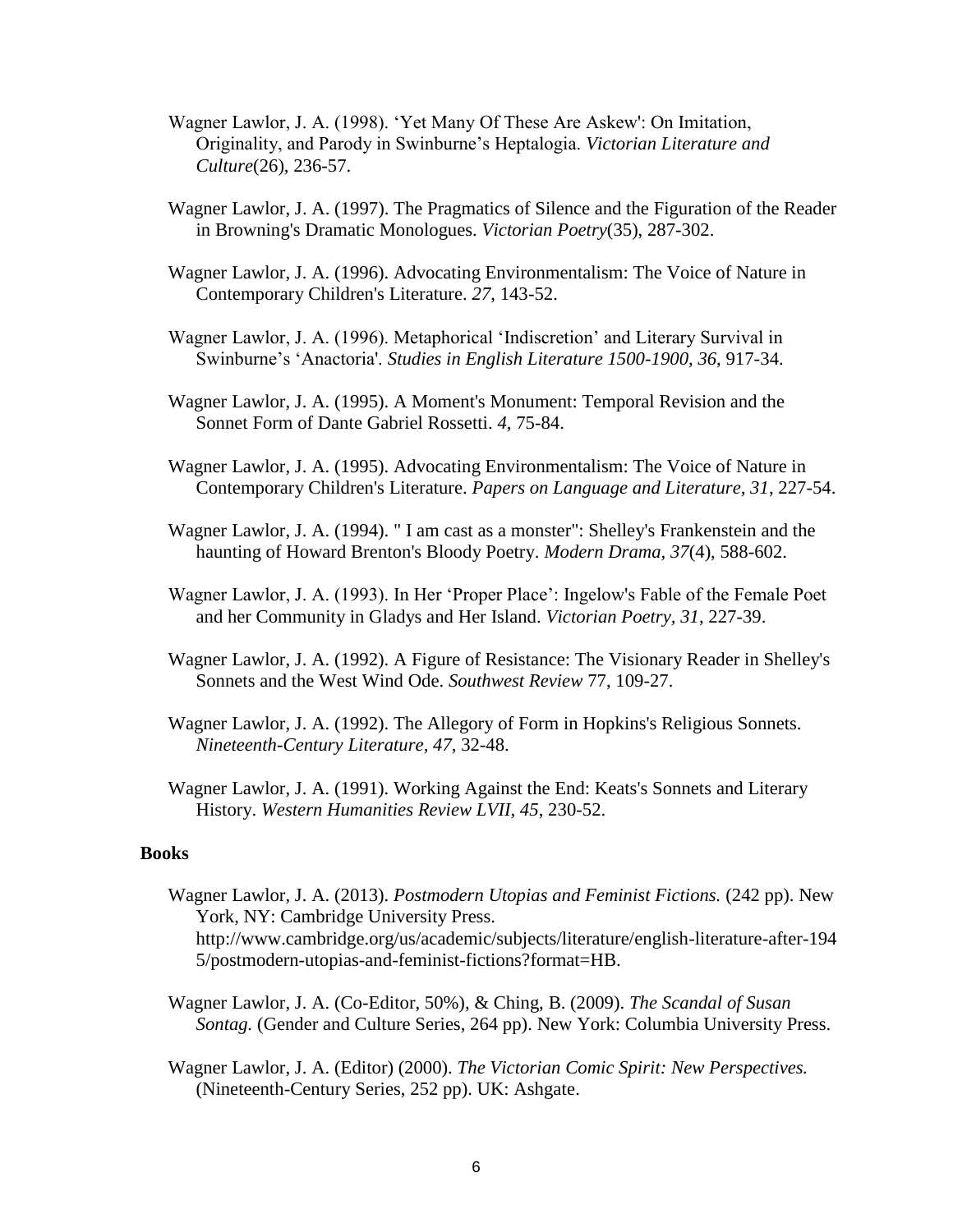Wagner Lawlor, J. A. (1996). *A Moment's Monument: Revisionary Poetics and the Nineteenth-Century English Sonnet.* (255 pp). NJ: Fairleigh Dickinson University Press.

### **Parts of Books**

- Wagner Lawlor, J. A. (Contributor to Edited Volume) (2017). Anticipating Utopia: Utopian Narrative and an Ontology of Representation. In Roberto Poli (U of Trento) (Ed.), *Handbook of Anticipation (Springer)* Netherlands: Springer Verlag. Invited. Peer-reviewed/refereed. http://link.springer.com/referenceworkentry/10.1007/978-3-319-31737-3\_63-1.
- Wagner Lawlor, J. A. (Co-Author, 33%), Keifer-Boyd, K. T., & Trauth, E. (2015). "Creativity through translate-ability, sense-ability, response-ability". In F. Bastos, E. Zimmerman (Eds.), *Connecting Creativity Research and Practice in Art Education: Foundations, Pedagogies, and Contemporary Issues* (pp. 88-94). Reston, CA. Invited. Peer-reviewed/refereed. ISBN/ISSN #/Case #/DOI #: 978-1-890160-62-3
- Wagner Lawlor, J. A. (2014). The School for Scandal: Humor and the Scandalized Narrative in Women's Speculative Fiction. In Raffaela Baccolini and Delia Chiaro (Eds.), *Gender and Humor: Interdisciplinary and International Perspectives (Routledge Research in Cultural and Media Studies)* (pp. 53-74). London: Routledge. Invited. Peer-reviewed/refereed. ISBN/ISSN #/Case #/DOI #: 978-0-415-74285-6
- Wagner Lawlor, J. A. (2011). 'Doomed by Hope': Environmental Catastrophe and the Structured Ignorance of Risk in Margaret Atwood's Oryx and Crake.". In Andrew Milner, Simon Sellars, Victoria Bergmann (Eds.), *Changing the Climate: Utopia, Dystopia and Catastrophe.* (35/36), (pp. 173-95). Melbourne: Other. Invited. Peer-reviewed/refereed.
- Wagner Lawlor, J. A. (2009). The Romance of Community in Sontag's Later Fiction. In Ching and Wagner-Lawlor (Eds.), *The Scandal of Susan Sontag.* (Gender and Culture Series), (pp. 78-105). New York NY: Columbia University Press. Peer-reviewed/refereed.
- Wagner Lawlor, J. A. (Contributor to Edited Volume) (2009). Unextinguished: Susan Sontag's Work in Progress. In Ching and Wagner-Lawlor (Eds.), *The Scandal of Susan Sontag.* (Gender and Culture Series), (pp. 1-20). New York: Columbia University Press. Peer-reviewed/refereed.
- Wagner Lawlor, J. A. (2009). Lusting Toward Utopia: Winterson's Utopian Counter-Spaces from The Passion to The Powerbook. In Margaret J.-M. Sönmez and Mine Özyurt Kiliç (Eds.), *Time and Space in Jeanette Winterson* (pp. 65-84). UK: Cambridge Scholars Publishing. Invited. Peer-reviewed/refereed.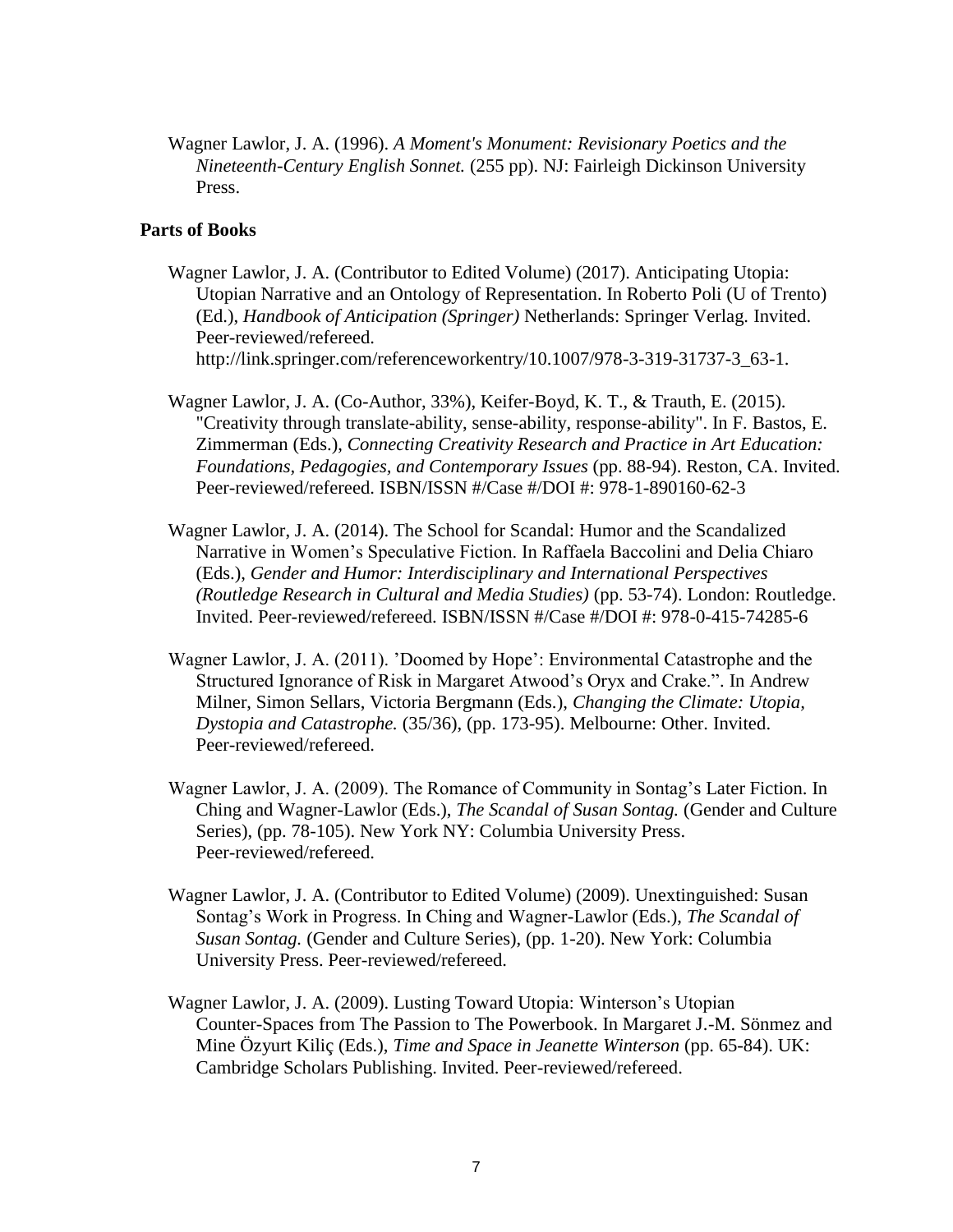- Wagner Lawlor, J. A. (2008). Angela Carter's Speculative Bildungsroman: Heroes and Villains and the Decar of Culture. In Durrin Alpakin Martinez-Caro and Funda Basak Baskan (Eds.), *Angela Carter and Her Work* (pp. 28-35). Ankara, Turkey: Middle East Technical University (METU). Peer-reviewed/refereed.
- Wagner Lawlor, J. A. (2007). 'In Praise of Love': Locating the Body in the Utopic Spaces of The PowerBook. In Sönmez, Margaret J-M. and Funda Basak Baskan (Eds.), *Jeanette Winterson and Her Work* (pp. 145-54). Ankara: Middle East Technical University (METU). Peer-reviewed/refereed.
- Wagner Lawlor, J. A. (2000). New Perspectives on the Victorian Comic Spirit. In Wagner-Lawlor (Ed.), *The Victorian Comic Spirit: New Perspectives* (pp. xiii-xx). UK: Ashgate. Peer-reviewed/refereed.

#### **Book Reviews**

- Wagner Lawlor, J. A. (2008, September). [Review of the book *Little Songs: Women, Silence and the Nineteenth-Century Sonnet*, by Billone, A.]. *Victorian Studies*, *50*(2). 328-330.
- Wagner Lawlor, J. A. (2002). [Review of the book *HG Well's Perennial Time Machine*]. *Utopian Studies*
- Wagner Lawlor, J. A. (2001). [Review of the book *Restoration and Augustan British Utopias*, by Claeys, Greg]. *Utopian Studies*
- Wagner Lawlor, J. A. (1999). [Review of the book *William Morris: Centenary Essays*, by Peter Faulkner and Peter Preston, eds]. *Utopian Studies*, *10*(2). 236.
- Wagner Lawlor, J. A. (1999). [Review of the book *Wisdom and Innocence: A Life of GK Chesterton*]. *Utopian Studies*, *10*(2). 304-306.

#### **Manuscripts Accepted for Publication**

#### *Journal Article, Academic Journal, Refereed*

Wagner Lawlor, J. A. (2017). The Persistence of Utopia: Plasticity and Difference from Roland Barthes to Catherine Malabou. [Accepted July 2017]

### **Manuscripts Submitted for Publication**

#### *Book, Chapter in Scholarly Book, Refereed*

Wagner Lawlor, J. A. Always Coming Home: Plasticity, Hospitality, and Liveable Lives. In Nathaniel Coleman and Tom Moylan (Eds.), *Utopia and Architecture II (Ralahine Utopia Series)* (30 pp). Peter Lang Publishing, Inc.. Invited. Peer-reviewed/refereed.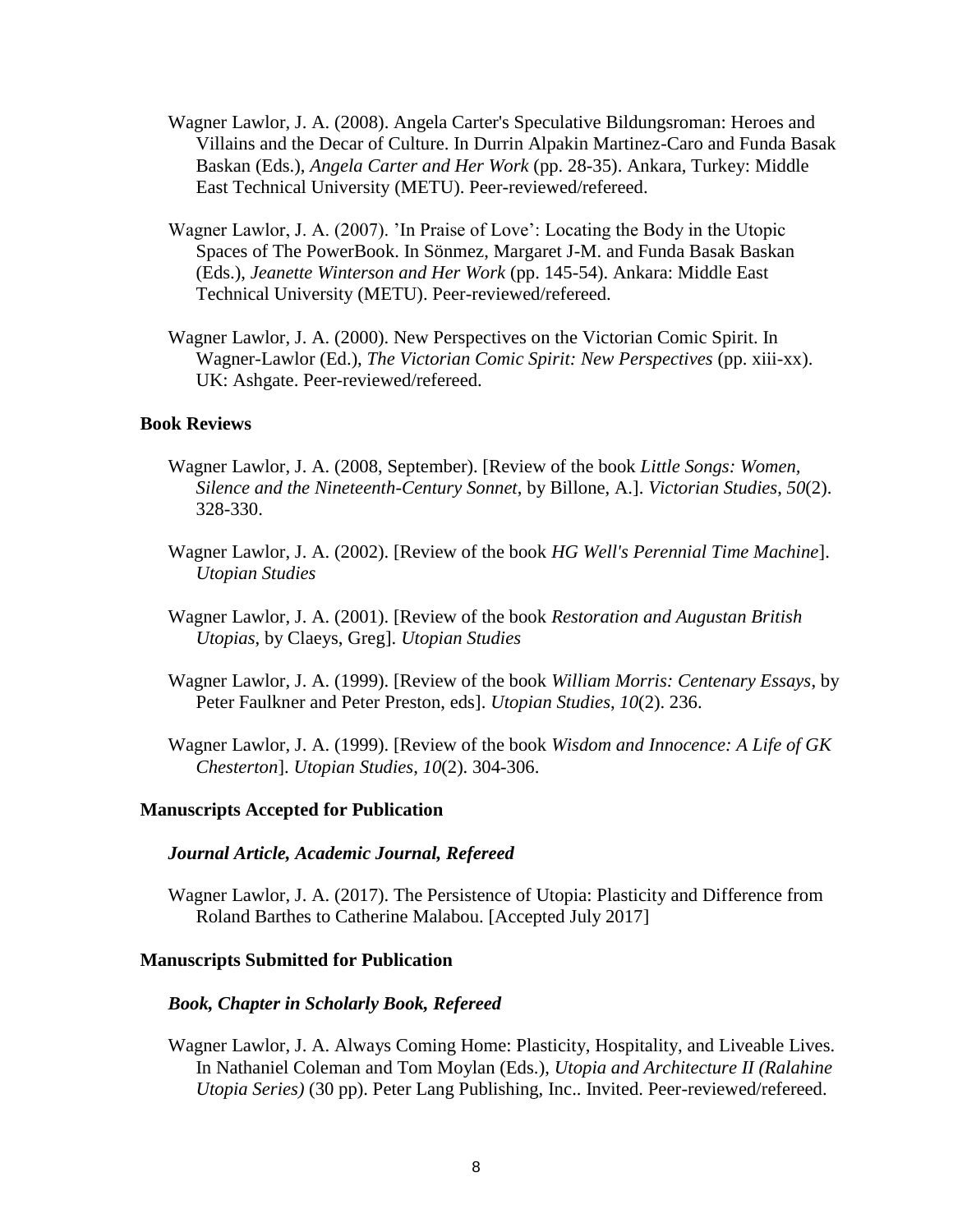### *Journal Article, Academic Journal, Refereed*

Wagner Lawlor, J. A. The Art of Plastic Pollution in Nigeria: "Good Housekeeping," Ecology, and Community. *Social Dynamics Journal*. Invited. [Submitted March 15, 2017].

### **Manuscripts in Progress**

#### *Book, Chapter in Scholarly Book, Refereed*

Wagner Lawlor, J. A. (Contributor to Edited Volume) Plastic Horizons: Utopia, Plasticity, and Changing Difference. In Nathaniel Coleman and Adam Stock (Eds.), *Imaginaries of the Future 01: Bodies and Localities* (24 ms pages (without notes) pp). Invited. Peer-reviewed/refereed.

### **Other Works**

#### *Blog, Nonrefereed*

- Wagner Lawlor, J. A. A Plastic-Free Business Meeting? You've got to ask …. In Emily DiFrisco (Ed.), *Plastic Free Times.* Invited. http://www.plasticpollutioncoalition.org/plasticfreetimes/. [In Press - forthcoming August 2017].
- Wagner Lawlor, J. A. (2016). "ANIMALS, ART, ACTIVISM: The Plastic Menagerie of Calder Kamin." *Plastic-Free Times.* Invited. http://www.plasticpollutioncoalition.org/pft/2016/12/15/animals-art-activism-the-plas tic-menagerie-of-calder-kamin.
- Wagner Lawlor, J. A. (2016). In Elizabeth Glazner (Ed.), "Report from an Ambassador Destination: Lesbos, Greece." *Plastic Free Times--on-line newsletter.* Invited. http://http://www.plasticpollutioncoalition.org/pft/2016/6/24/refugee-crisis-creates-gh ostly-ocean-debris.
- Wagner Lawlor, J. A. (2014). "It's Official! California Is Now the First US State to Ban Plastic Bags." *Earth Island Journal (award-winning journal investigating the world environment).* (pp. 3 (675 words)). Invited. http://http://www.earthisland.org/journal/index.php/elist/eListRead/california\_the\_firs t\_us\_state\_to\_ban\_plastic\_bags/.

Wagner Lawlor, J. A. (2014). Report from Anchorage: A Stop on the Ocean Highway. *Plastic Free Times.* Invited. http://plasticpollutioncoalition.org/2014/02/report-from-anchorage-a-stop-on-the-ocea n-highway/.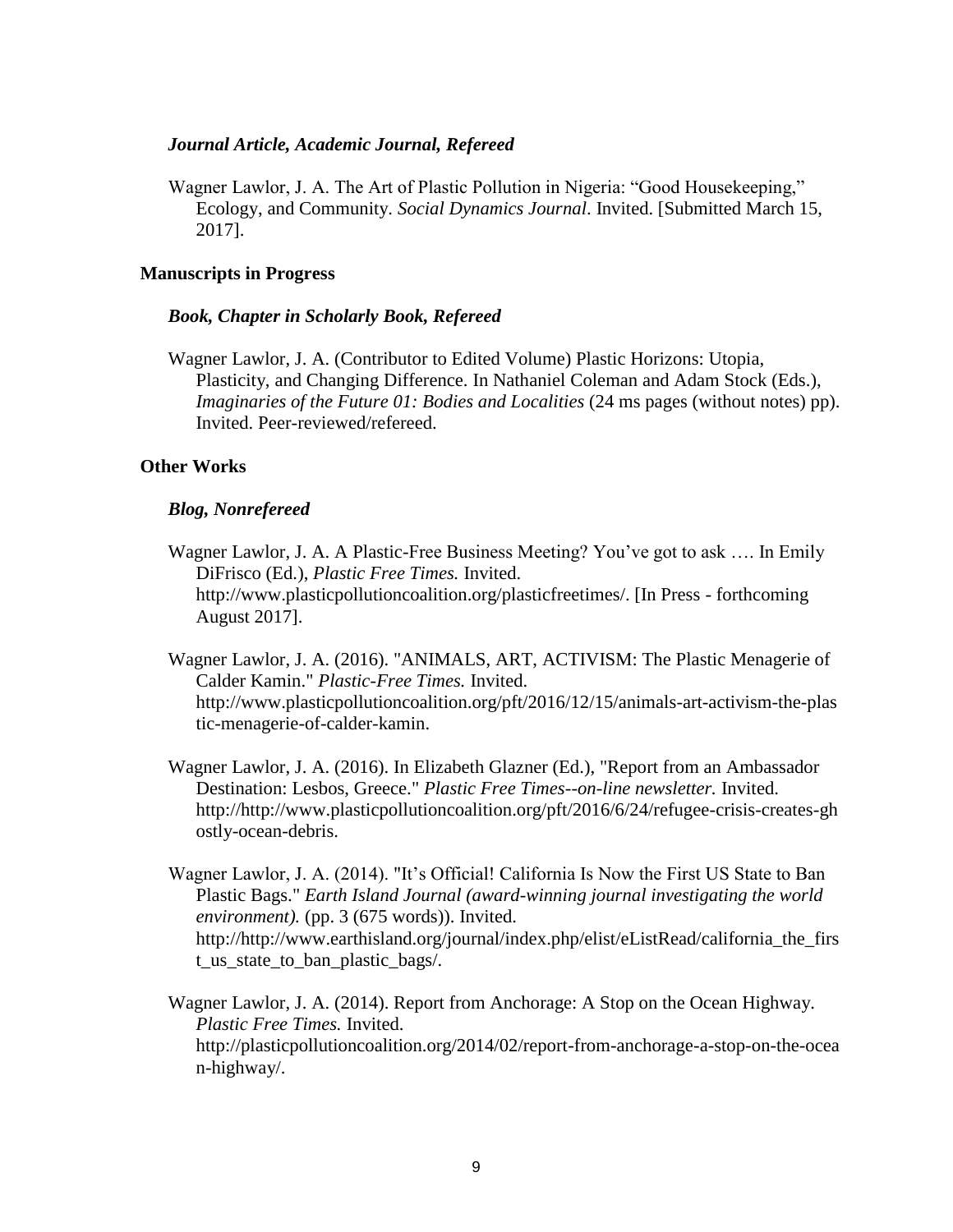### *Encyclopedia Entry, Refereed*

Wagner Lawlor, J. A. (2017). "Regard". In Thiele, K., and B. Kaiser (Terra Critica) (Eds.), *Symptoms of a Planetary Condition: A Critical Vocabulary.* (pp. 121-126). Luneburg. Invited. http://http://meson.press/wp-content/uploads/2017/01/978-3-95796-086-3\_Symptoms .pdf. [In Press - forthcoming February 2016].

Wagner Lawlor, J. A. (2017). "Utopia". In Thiele, K., and B. Kaiser (Terra Critica) (Eds.), *Symptoms of a Planetary Condition: A Critical Vocabulary.* (pp. 233-238). Luneburg. Invited. http://http://meson.press/wp-content/uploads/2017/01/978-3-95796-086-3\_Symptoms .pdf.

Wagner Lawlor, J. A. (2017). "Vision". In Thiele, K., and B. Kaiser (Terra Critica) (Eds.), *Symptoms of a Planetary Condition: A Critical Vocabulary.* (pp. 239-244). Luneberg. Invited. http://http://meson.press/wp-content/uploads/2017/01/978-3-95796-086-3\_Symptoms .pdf.

Wagner Lawlor, J. A. (2017). Plastic/ity". In Thiele, K., and B. Kaiser (Terra Critica) (Eds.), *Symptoms of a Planetary Condition: A Critical Vocabulary.* (pp. 97-102). Luneberg. Invited. http://http://meson.press/wp-content/uploads/2017/01/978-3-95796-086-3\_Symptoms .pdf.

## *Reprints*

- Wagner Lawlor, J. A. (2014). A Figure of Resistance: The Visionary Reader in Shelley's Sonnets and the 'West Wind' Ode. In Robert C. Evans (Ed.), *Literary Criticism: Poetry.* (Ode to the West Wind by Percy Shelley) . Columbia, SC: Layman Poupard Publishers. Invited.
- Wagner Lawlor, J. A. (2011). In Her 'Proper Place': Ingelow's Fable of the Female Poet and her Community in Gladys and Her Island. *Poetery Criticism.* (119), (pp. 12 pp. (original article in Victorian Poetry 31 [1993]). Gale Group / Thomson Publishing. Invited.

# *Reprints, Refereed*

Wagner Lawlor, J. A., et al. (2014). The Pragmatics of Silence, and the Figuration of the Reader in Browning's Dramatic Monologues. In Cunningham, Valentine (Eds.), *Victorian Poets: A Critical Reader.* (pp. 56-74). Oxford: Wiley-Blackwell. Invited. ISBN/ISSN #/Case #/DOI #: 978-0-631-19914-4

## *Review Essay, Refereed*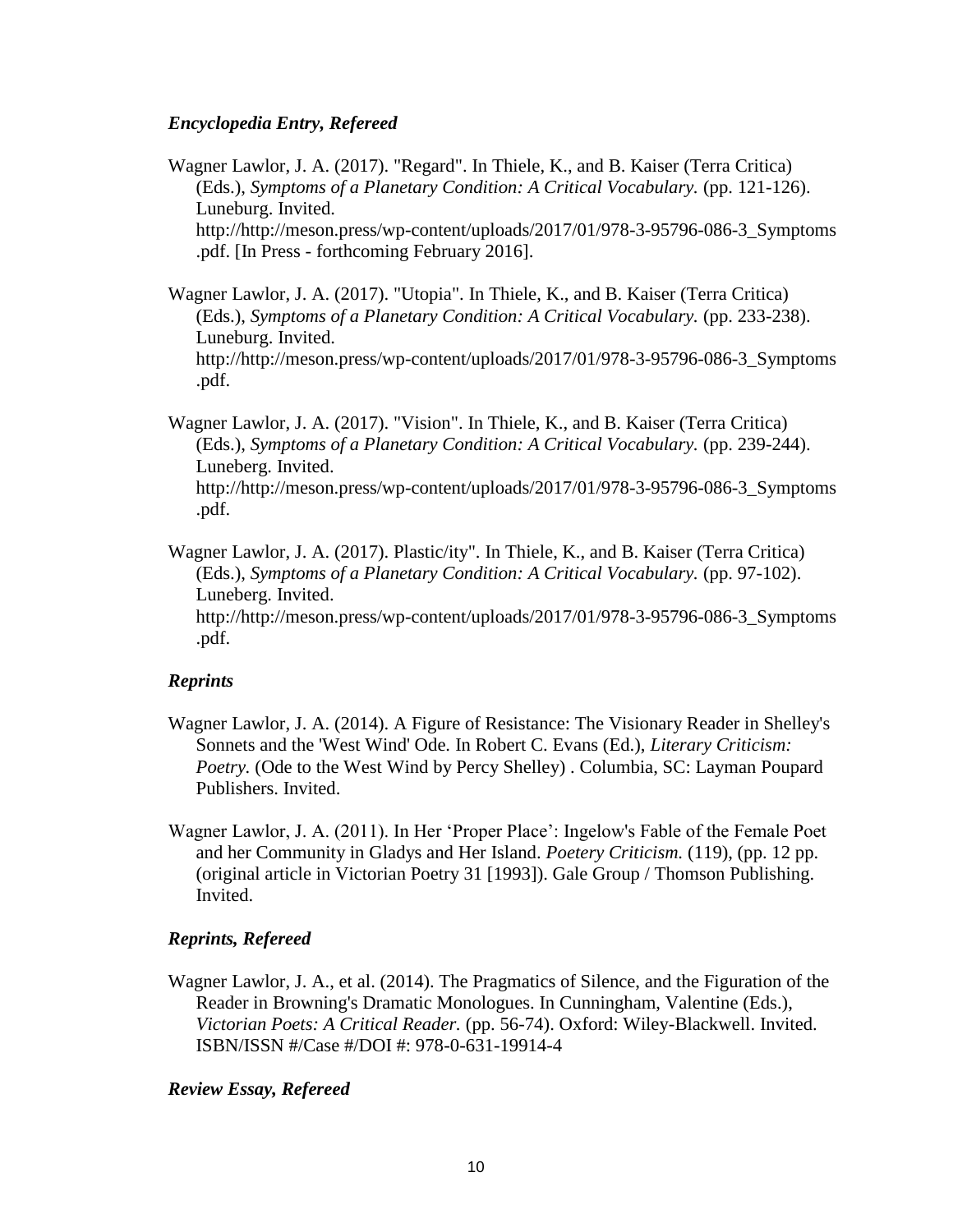- Wagner Lawlor, J. A. (2015). In Gary Gutting, Anastasia Friel Gutting (Eds.), "Imagination and the Imaginary [review]." *Notre Dame Philosophical Reviews.* (pp. Appeared in online-only journal. Review was 2800 words.). London: Routledge. Invited. http://https://ndpr.nd.edu/news/59310-imagination-and-the-imaginary/.
- Wagner Lawlor, J. A. (2009). Book Review. Lives of the Sonnet, 1787-1895: Genre, Gender and Criticism. *Review 19.* Invited. http://www.nbol-19.org.
- Wagner Lawlor, J. A. (2004). "The Living Reach of the Sonnet." *Kenyon Review.*, 26(1), (pp. 175-86). Invited.

#### **Creative Accomplishments**

#### **International**

Art - Curating, "Plastic Entanglements: Ecology, Aesthetics, Materials," Palmer Museum of Art, Penn State University, State College, PA, peer-reviewed/refereed, Accepted, Academic. (August 4, 2014 - December 15, 2017). This is a project that I initiated with a proposal submitting a proposal (on August 4, 2014) to Joyce Robinson, Curator, The Palmer Art Museum. This major exhibition is slated for fall 2017. Plastic Entanglements: Ecology, Aesthetics, Materials features contemporary artwork investigating the complex cultural and material nexus that is "Plastic." Organized around the curatorial concept of entanglement – which describes the literal entanglements of animals and plastic detritus as well as the plasticity of global networks – the exhibition assembles contemporary living artists' investigations of humanity's reliance on a material that is at once ubiquitous and, for that reason, virtually invisible. Plastic characterizes modernity's ideological investments in progress, technological advance, convenience and corporate market-making; it also enables the global circulation of material goods, foods, people, and ideas through digital platforms.

Status as of 8-15-17: Dr Davis and I completed didactic labels for the museum; these are the "wall texts" found in any museum describing the exhibition and its organization, as well as providing detail on each work.

## **Regional**

Museum - Curator, "This Way To Utopia," PSU Libraries, University Park, PA, USA, by Invitation, Academic. (October 15, 2011 - April 15, 2012). "This Way to Utopia," an exhibit at the Rare Books and Manuscripts Library at the Penn State University Libraries, October 19, 2011-March 2012. Selected texts and wrote exhibit labels for two display cases, entitled "Daring to Dream": Sex, Gender and Utopia (case 1); and "And in the End … ": Gender, History, and the "Ends" of Feminist Speculation (case 2). 2200 words.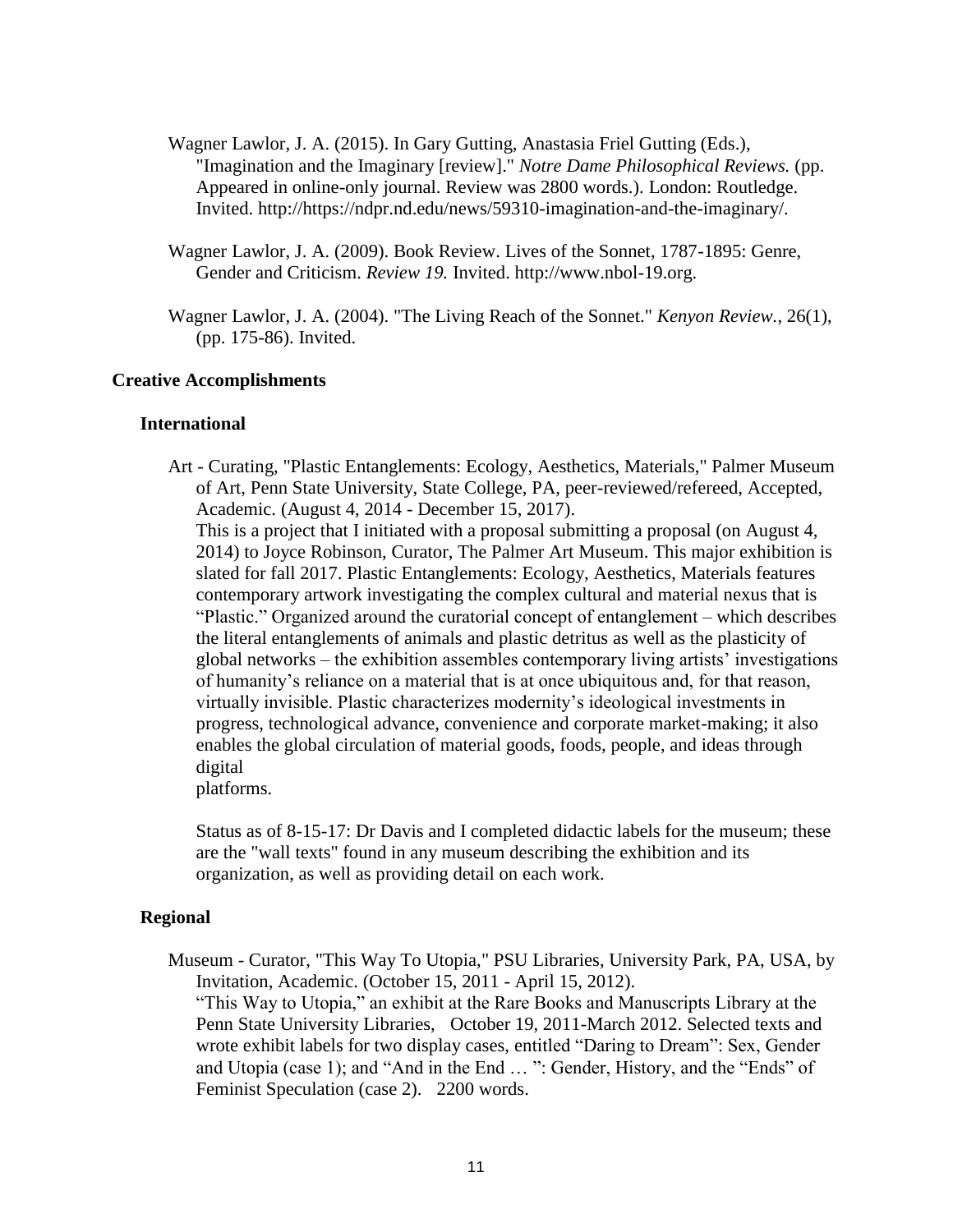### **Editorial and Advisory Boards**

*New Critical Humanities*, Editorial Board. (April 1, 2016 - Present).

http://http://www.rowmaninternational.com/series/new-critical-humanities. I was invited to join Editorial Review Board for the New Critical Humanities book series with Rowman & Littlefield. This is a new series, already with several R&L books listed, but is now accepted new book manuscripts. The series is linked to the international research network Terra Critica: Interdisciplinary Network for the Critical Humanities, which the editors Birgit M. Kaiser and Kathrin Thiele founded and coordinate since 2012 (www.terracritica.net), and of which I am a member. SERIES DESCRIPTION (WEBSITE). New Critical Humanities. Edited by Birgit Kaiser, Timothy O'Leary and Kathrin Thiele.

*Guida Editori (Italian publisher)*, Editorial Board. (March 15, 2016 - Present). http://http://www.guidaeditori.it/.

New series of books entitled "Castore and Polluce - History of Ideas and Political Institutions." Series aims to explore the history of ideas and political institutions, retracing critically different thoughts and different scientific theories also making use of studies and research in other countries, with whom we can offer critical analyzes of the plots and the interactions between different cultures.

- *Utopian Studies*, Editorial Board. (October 15, 2014 Present). http://utopian-studies.org/journal/.
- *FemSpec*, Editorial Board. (December 1, 2012 Present). invited Board Member
- *Utopian Studies, special issue*, Subject Matter Editor. (August 2011 July 2012). http://utopian-studies.org/journal/. Guest Editor for a special issue on Education and Utopia, 2011-2012

#### **Peer Reviewer of Grant Proposals, Manuscripts, Etc.**

- "Anticipation and Narrative." *The Handbook of Anticipation*, Reviewer. (February 15, 2017 - Present). book chapter
- "'We are none of us just one thing': The Intersectionality and Intersubjectivity of Rachel Hartman's Half-Dragon Saints."." *Tulsa Studies of Women's Literature*, Reviewer. (November 10, 2015 - Present).
- *Gender and Visual Culture*, Reviewer. (December 15, 2014 Present). 5 review(s). Member of the Review Board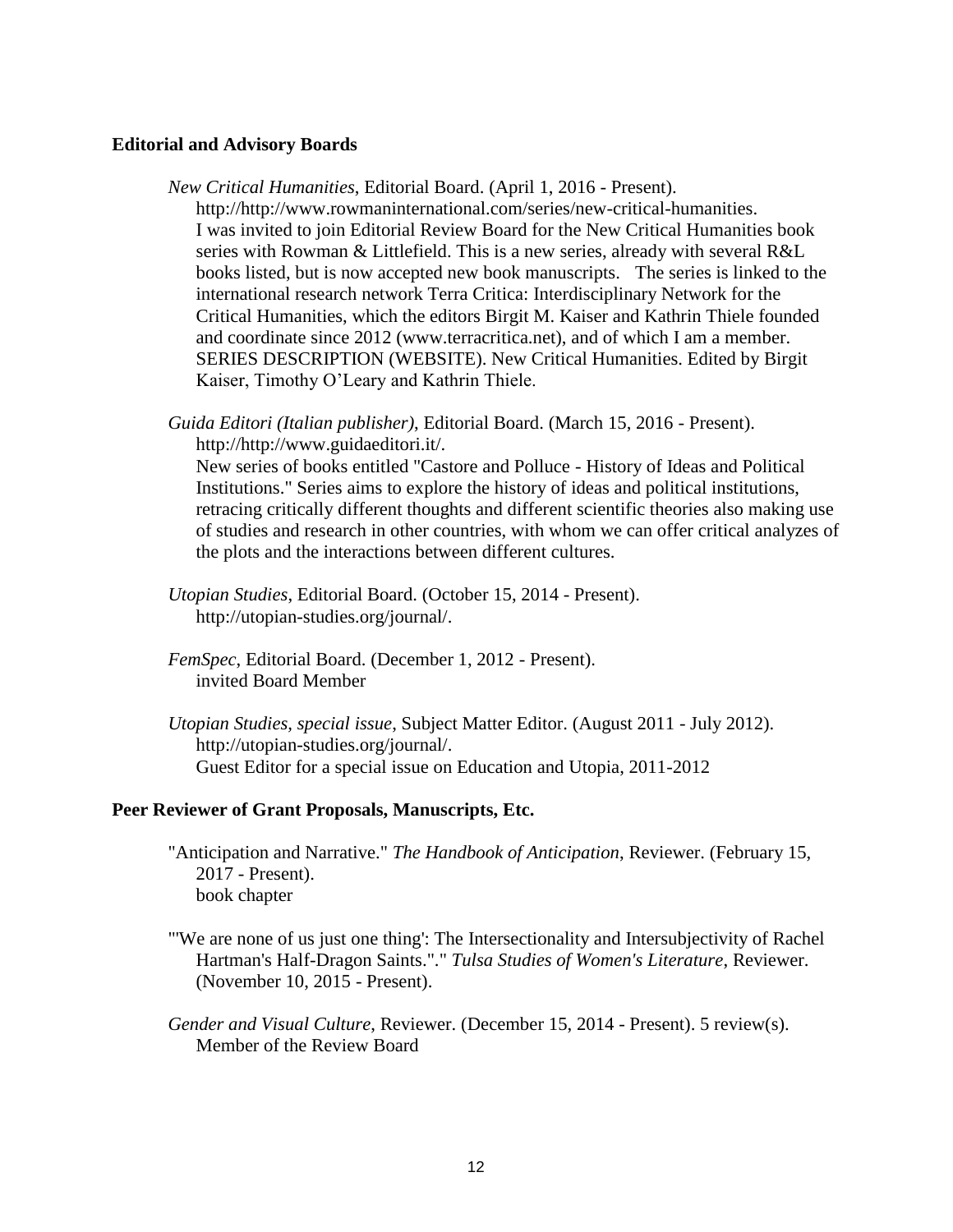- "Entry on Humor." *Victorian Encyclopedia*, Reviewer. (April 22, 2014 Present). 1 review(s).
- *FemSpec*, Reviewer. (November 12, 2013 Present). 4 review(s).
- *PMLA*, Reviewer. (November 2010 Present). 1 review(s).
- "How Appropriation Sounds: Playing Indian in Ursula K. Le Guin's Always Coming Home." *PMLA*, Reviewer. (August 16, 2017 - September 13, 2017). 5 review(s). one of top 3 premier journals in literature
- *Abandoning Babylon: Architecture and (Sub)Urbanism in British and American Utopian Literature*, Reviewer. (April 8, 2017). 4 review(s). for Oxford University Press
- *Oxford UP*, Reviewer. (February 14, 2017 April 1, 2017). 3 review(s). Book Proposal review for Oxford University Press
- "Anne Hampton Brewster's St. Martin's Summer and Utopian Literary Discourses." *Utopian Studies*, Reviewer. (November 9, 2016). 5 review(s).
- "The Impossible Figure of Oceanic Trash." *symploke*, Reviewer. (March 22, 2016 April 17, 2016). 1 review(s).
- "Connecting Baum and Gilman: Matilda GAge and Her Influence on Oz and Herland." *Utopian Studies*, Reviewer. (November 15, 2015 - November 19, 2015). 6 review(s).
- *Oxford UP Introduction to Women's, Gender and Sexuality Studies*, Reviewer. (September 1, 2015 - October 15, 2015).
- *Victorian Review*, Reviewer. (June 1, 2014 June 15, 2014). 1 review(s).
- "Ustopian Breakfasts: Margaret Atwood's MaddAdamm." *Utopian Studies*, Reviewer. (May 28, 2014 - June 1, 2014). 6 review(s).
- "Changing the Intellectual Climate: Perspectives." *Nature Climate Change(www.nature.com/nclimate/index.html)*, Reviewer. (April 18, 2014 - May 7, 2014).
- "Encyclopedia entry on Wit and Humor." *Blackwell Encyclopedia of Victorian Literature.*, Reviewer. (April 18, 2014 - April 30, 2014). 1 review(s).
- *Cambridge Collection of Scholarly Writings on Feminist Literature*, Reviewer. (July 22, 2013 - September 15, 2013). Book proposal review; for Cambridge University Press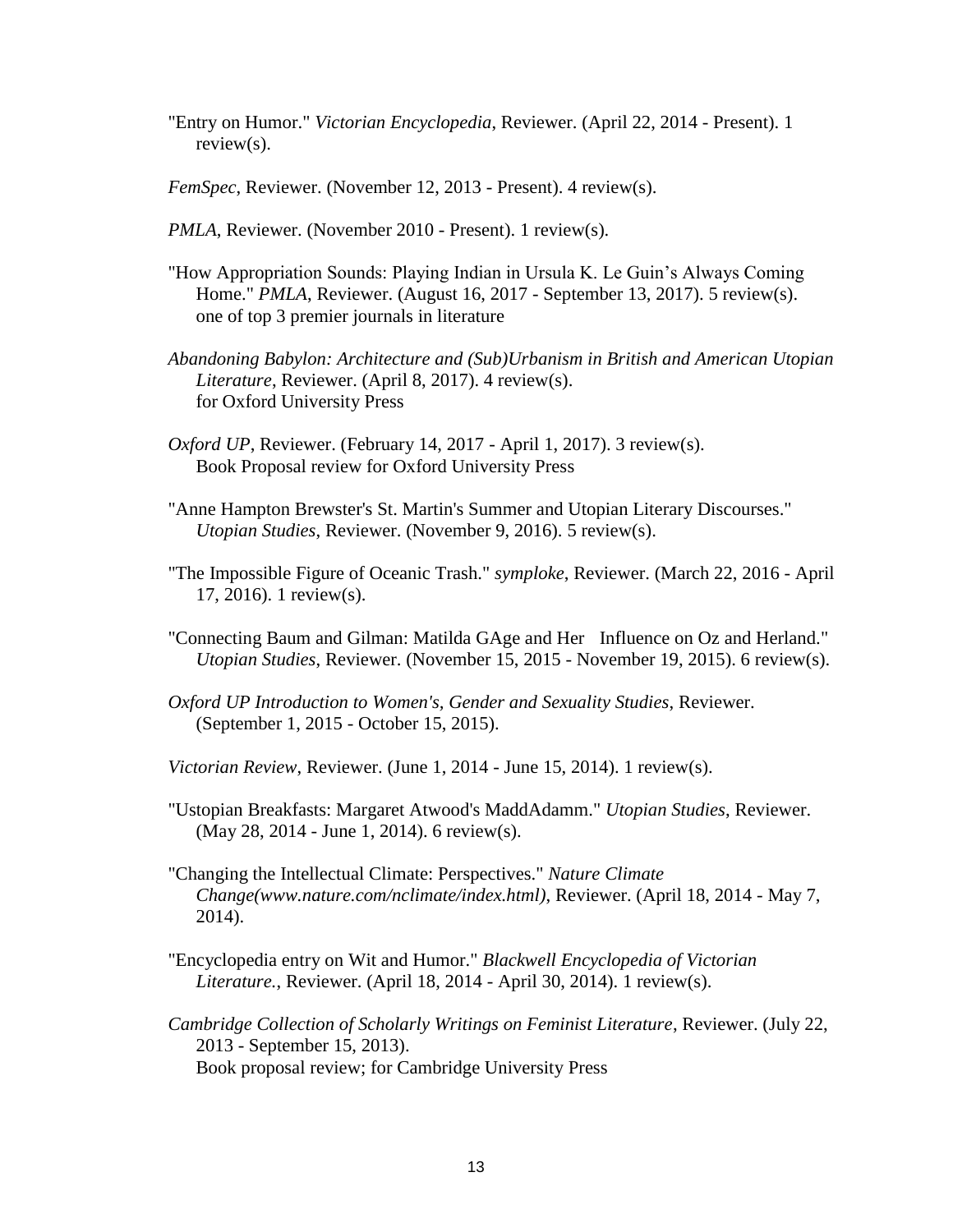- *Ethics of Care and Speculative Fiction*, Reviewer. (October 21, 2012 January 15, 2013). 1 review(s). MS review for Ohio State Press
- "Against Vietnam: Susan Sontag's Vietnam." *Photography and Culture*, Reviewer. (June 1, 2012 - November 1, 2012).

### **Consulting/Advising**

Editorial, professional writing, The Plastic Pollution Coalition, Dianna Cohen, Executive Director, Pro Bono, approximately 40 hours spent per year, http://plasticpollutioncoalition.org. (August 1, 2010 - Present).

### **Presentations Given**

- Wagner Lawlor, J. A. (Panel Member), (November 10, 2017). "Utopia and Plasticity," Society for Utopian Studies Annual Conference, Society for Utopian Studies, Memphis TN, 150 in attendance. International.
- Wagner Lawlor, J. A. (Co-Organizer), Lezra, J. (New York University), & O/Leary, T. (University of Hong Kong), (July 6, 2017). "Ethical Transformation and the Work of Literature," ACLA Annual Conference, American Comparative Literature Conference, Utrecht, Netherlands, peer-reviewed/refereed. International.
- Wagner Lawlor, J. A. (Invited Speaker), (November 7, 2016). DirtPol Project in Waste Studies in Africa, Yale University, New Haven, CT, 40 in attendance, Invited. International.
- Lawlor, J. (Presenter and Author), (October 27, 2016). "Plastic Horizons: Utopia, Plasticity, and Changing Difference," Society for Utopian Studies Annual Conference, Society for Utopian Studies, St. Petersberg, FL, peer-reviewed/refereed. International.
- Wagner Lawlor, J. A. (Presenter and Author), (June 6, 2016). ""Sea Change" and Climate Change," Gender, Agricultural, and Environment Initiative, Department of Agricultural Economics and Rural Sociology, Penn State, Penn State, 50 in attendance, Invited. International.
- Wagner Lawlor, J. A. (Presenter and Author), (May 27, 2016). "A Contemporary Odyssey to Islands of Plastic: New Myths, New Realities, and Plastic Pollution,," Niss(i)ology and Utopia: back to the roots of Island Studies, ISISA (International Studies in Small Islands Assocation, University of the Aegean, Lesvos, Greece, 40 in attendance, peer-reviewed/refereed. International.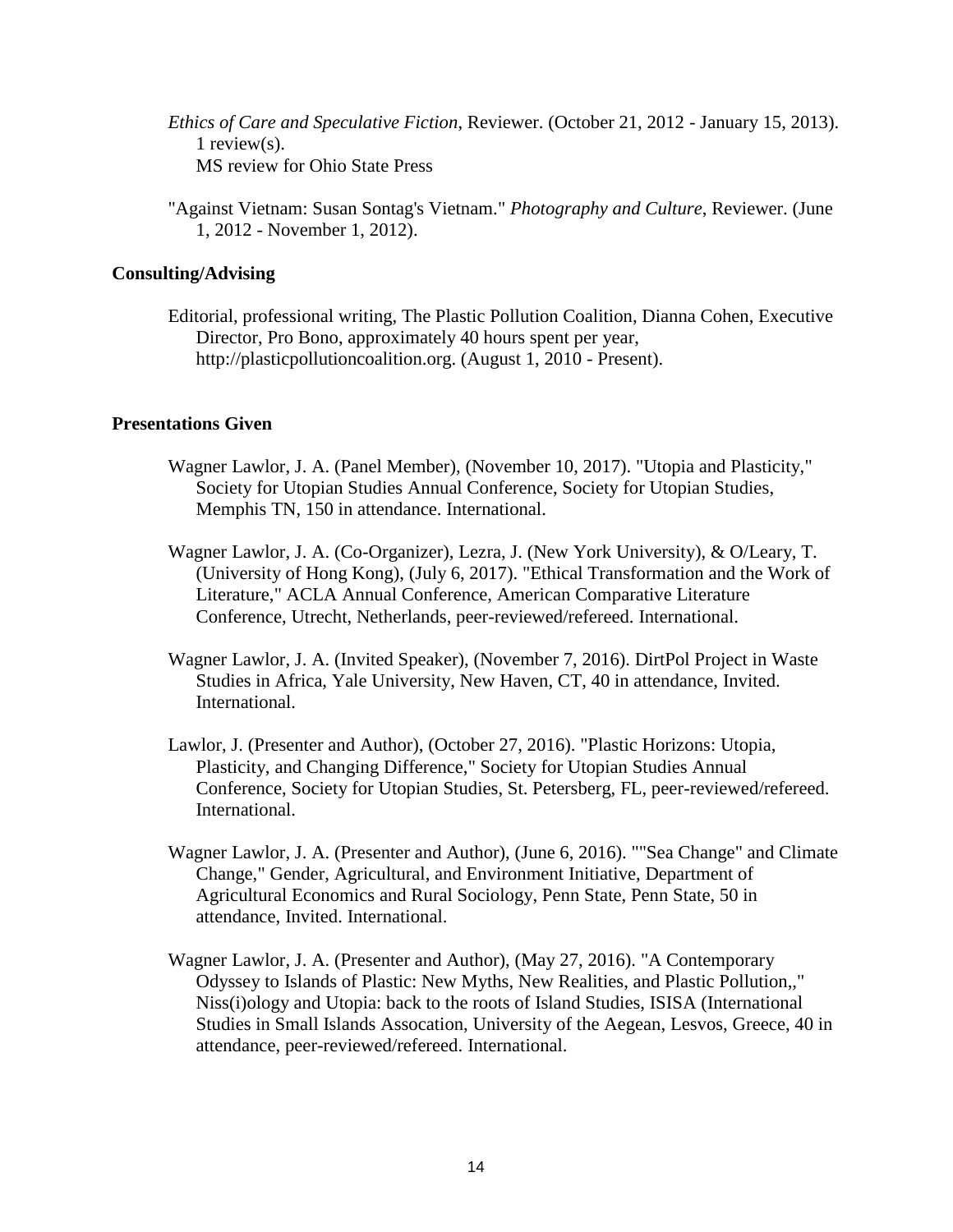- Wagner Lawlor, J. A. (Invited Speaker), (May 13, 2016). "Toni Morrison's Hospitable Utopia: Plasticity and Identity in Paradise," 500th Anniversary of Utopia Conference, University of Louvain, Louvain, Belgium, Invited. International.
- Wagner Lawlor, J. A. (Presenter and Author), (March 16, 2016). "Embodied Pollution," Mediating Waste, Yale University/University of Lagos (Nigeria), Lagos, Nigeria, Invited. International.
- Wagner Lawlor, J. A. (Presenter and Author), (December 10, 2015). "Transitive Imagining, Transactive Aesthetics," Critical Tansaction(s), East-West, Terra Critica/U of Hong Kong, Hong Kong University, 25 in attendance, peer-reviewed/refereed, Invited. International.
- Wagner Lawlor, J. A. (Invited Speaker), (December 4, 2015). "Seeing Woman," Paper Views, The Palmer Museum of Art, Penn State, 15 in attendance, Invited. Local.
- Wagner Lawlor, J. A. (Presenter and Author), (November 2015). "Aesthetics of Precarious Life: Pam Longobardi," National Women's Studies Assn, NWSA, Milwaukee, WI, peer-reviewed/refereed. International.
- Wagner Lawlor, J. A. (Presenter and Author), (November 12, 2015). "Plaesthetics: An Aesthetic for the Posthuman Age," SLSA Annual Conference, Studies in Literature, Society and the Arts, Houston, TX, 25 in attendance, peer-reviewed/refereed. International.
- Lawlor, J. (Presenter and Author), (November 8, 2015). "In Search of Plastic Islands: Utopia and Plastic Pollution," Annual Conference (Theme: Global Flows), Society for Utopian Studies, Pittsburgh, PA, 150 in attendance, peer-reviewed/refereed. International.
- Wagner Lawlor, J. A. (Moderator), (November 6, 2015). "Roundtable—Educating Desire: Pedagogy and Utopia," Annual Conference (Theme: Global Flows), Society for Utopian Studies, 150 in attendance. International.
- Wagner Lawlor, J. A. (Author Only), (May 28, 2015). "(En)Vision," Terra Critica Seminar, Terra Critica, Leuphana University, Luneberg, Germany, 30 in attendance, Invited. International.
- Wagner Lawlor, J. A. (Invited Speaker), (May 25, 2015). "Speculative Standpoint and Feminist Narratology," Gender Studies Department, University of Utrecht, Utrecht, The Netherlands, 30 in attendance, Invited. International.
- Wagner Lawlor, J. A. (Invited Speaker), (April 13, 2015). "Where Is 'Away'?: Mapping Plastic Pollution," Plastic Frictions, Institute for the Arts and Humanities, Penn State, 30 in attendance, Invited. State.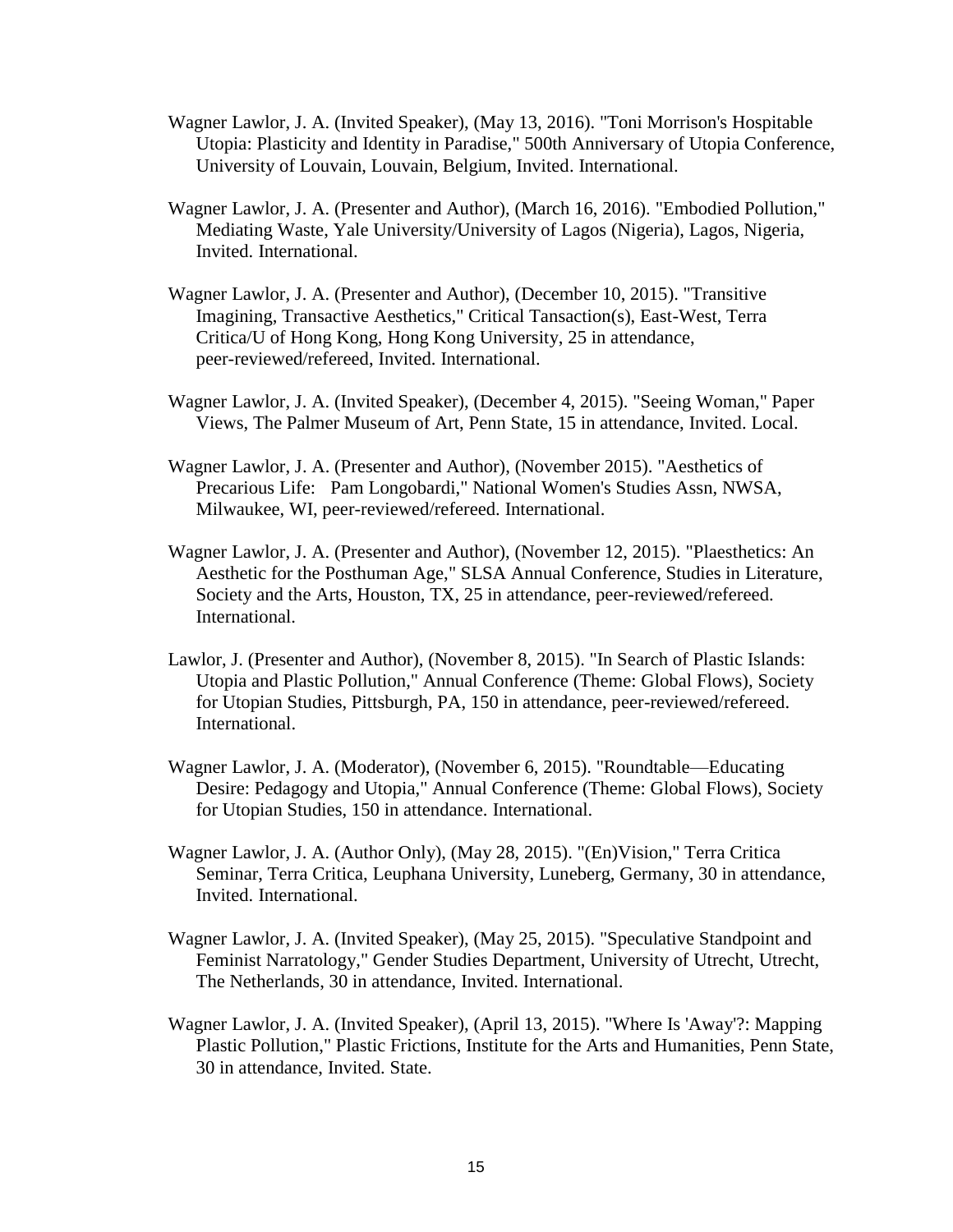- Wagner Lawlor, J. A. (Invited Speaker), (March 19, 2015). "Becoming Plastic and the Politics of Entanglement," DIRT Symposium, University of Stellenbosch (South Africa), Stellenbosch, South Africa, 35 in attendance, peer-reviewed/refereed, Invited. International.
- Wagner Lawlor, J. A. (Presenter and Author), (October 24, 2014). "Judy Chicago and the Promise of Utopia," Annual Conference, Society for Utopian Studies, Montreal, CA, 175 in attendance, peer-reviewed/refereed. International.
- Wagner Lawlor, J. A. (Invited Speaker), (October 21, 2014). "Becoming Plastic," Utopian Bodies and Media, The Leverhulme Trust, Montreal, QC, Canada, 150 in attendance, peer-reviewed/refereed, Invited. International.
- Wagner Lawlor, J. A. (Presenter and Author), (April 15, 2014). "Art, Advocacy, and Plastic Pollution," Center for Sustainability, Wake Forest University, Invited.
- Wagner Lawlor, J. A. (Participant), (April 14, 2014). Gender and Entrepreneurship, Wake Forest University,, Greensboro, NC, Invited. Regional.
- Wagner Lawlor, J. A. (Invited Speaker), (April 14, 2014). "Always Coming Home: Mobilizing Feminist Hospitality," Innovation Visionary Speaker Series, Wake Forest University, Greensboro, NC, 40 in attendance, Invited. Regional.
- Wagner Lawlor, J. A. (Participant), (April 11, 2014). Getting to Zero: Climate Change Mini-Symposium, Center for Sustainability, Penn State, Pasquerilla Ctr, PSU, 75 in attendance, Invited. Local.
- Wagner Lawlor, J. A. (Invited Speaker), (April 11, 2014). "Judy Chicago's Vision of A Feminist Utopia," Judy Chicago Gallery Talks, Palmer Museum @ Penn State, Palmer Museum, Invited. Local.
- Wagner Lawlor, J. A. (Presenter and Author), (April 5, 2014). "An Open Invitation: Teaching Feminism with The Dinner Party," The Judy Chicago Symposium, School of Arts and Architecture, Penn State Libraries/Rare Books, 50 in attendance, Invited. National.
- Wagner Lawlor, J. A. (Presenter and Author), & Keifer-Boyd, K. T., (March 30, 2014). "Participatory Digital Architectures for Living Curriculum," National Assn of Art Educators (NAEA), NAEA, San Diego CA, peer-reviewed/refereed. International.
- Wagner Lawlor, J. A. (Presenter and Author), & Keifer-Boyd, K. T., (March 30, 2014). "ReMap, ReMix, ReCode, ReVISION,," National Assn of Art Educators (NAEA), NAEA, San Diego CA, 25 in attendance, peer-reviewed/refereed. International.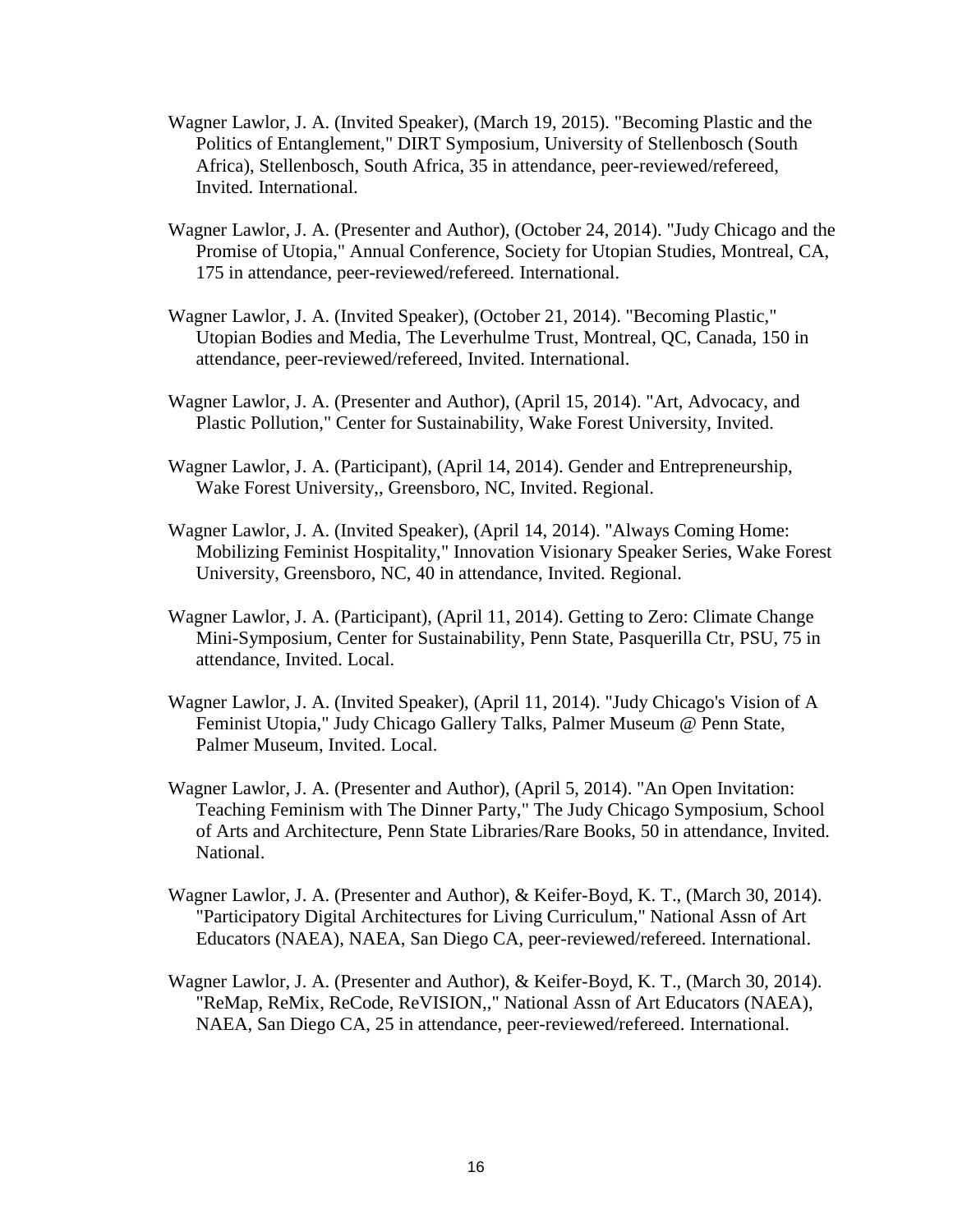- Wagner Lawlor, J. A. (Invited Speaker), (March 6, 2014). Pacific Rim Graduate Conference, University of Alaska Anchorage, Anchorage AK, 100 in attendance, Invited. International.
- Wagner Lawlor, J. A. (Invited Speaker), (February 6, 2014). "The Art of Myth-Busting: Roland Barthes' "Plastic" and the GYRE Art Exhibit," Bookstore Lecture, University of Alaska Anchorage and The Sustainability Center, University Book Store, Anchorage AK, Invited.
- Wagner Lawlor, J. A. (Presenter and Author), (January 26, 2014). "Plastic Pollution: A Feminist Issue?," WMNST 200-1 Global Feminisms, Invited. Local.
- Wagner Lawlor, J. A. (Author Only), (November 16, 2013). "Trashtopias: Rethinking Rubbish and Wasting in the 21st Century," Society for Utopian Studies Annual Conference, Society for Utopian Studies, Charleston, SC, 150 in attendance, peer-reviewed/refereed. International.
- Wagner Lawlor, J. A. (Invited Speaker), (October 2013). "Book Panel: Critical Approaches to Postmodern Utopias and Feminist Fiction, by Jennifer Wagner-Lawlor," Society for Utopian Studies Annual Conference, Society for Utopian Studies, Charleston, SC, 150 in attendance, Invited. International.
- Wagner Lawlor, J. A. (Presenter and Author), (September 18, 2013). "Speculative Standpoint: Embodying Creativity," G-STEAM Research Group, Department of Art Education, PSU, Arts Cottage, PSU, 10 in attendance. Local.
- Wagner Lawlor, J. A. (Presenter and Author), (September 11, 2013). "Being at Home Somewhere," WMNST Coffee Hour, Dept of Women's Studies, Penn State, 20 in attendance, Invited. Local.
- Wagner Lawlor, J. A. (Presenter and Author), (August 15, 2013). "Ghost in the Machine: Meet ADA," LA Technology Summit, College of the Liberal Arts, Penn State, Palmer Auditorium, Univ Park, 40 in attendance, Invited. Local.
- Wagner Lawlor, J. A. (Invited Speaker), (June 15, 2013). "Becoming Hospitable. Building Hope," Mildred's Lane Artists' Residence Program, Mildred's Lane, The Mildred's Complexity, Beach Lake, PA, 25 in attendance, Invited. Regional.
- Wagner Lawlor, J. A. (Participant), (June 11, 2013). Dinner Party Workshop, The Dinner Party Institute, Brooklyn Museum, Feminist Art wing. Regional.
- Wagner Lawlor, J. A. (Author Only), (May 27, 2013). "Art, Advocacy and the Plastic Pollution Crisis," ASLE Biennial Conference, ISLE/ASLE, Lawrence, Kansas, 800 in attendance, peer-reviewed/refereed. International.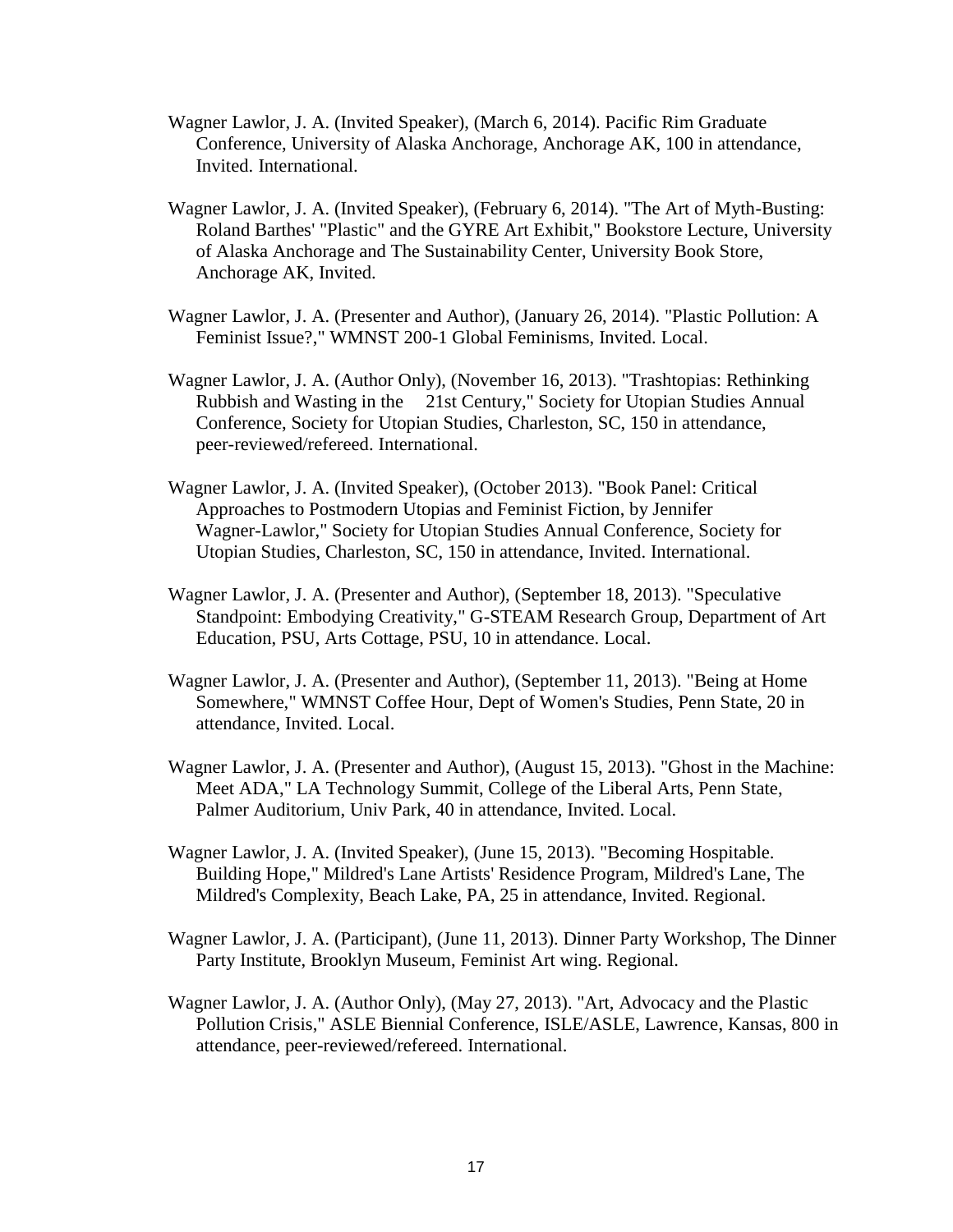- Wagner Lawlor, J. A. (Presenter and Author), (April 15, 2013). "The Task of Feminist Utopian Narrative," Alvernia University Philosophy Club and Multicultural Programming, 25 in attendance, Invited. Regional.
- Wagner Lawlor, J. A. (Invited Speaker), (April 11, 2013). "Meeting Ada, the Ghost in the Machine: Feminism, Technology, and Teaching," Liberal Arts Technology Symposium, Penn State University, 40 in attendance, Invited. Local.
- Wagner Lawlor, J. A. (Presenter and Author), & Keifer-Boyd, K. T., (March 8, 2013). "Creating Community and Creative Affiliation," NAEA Annual Conference, National Assn of Art Educators (NAEA), Dallas/Ft. Worth, 50 in attendance, peer-reviewed/refereed. International.
- Wagner Lawlor, J. A. (Presenter and Author), & Keifer-Boyd, K. T., (October 2012). "Creativity and STEAM-Embodied Curricula: Tranlate-ability, Sense-ability, Response-ability," Innovation by Design--ACA 2012 Conference, American Creativity Association, Drexel University, Philadelphia PA, 100 in attendance, peer-reviewed/refereed. International.
- Wagner Lawlor, J. A. (Presenter and Author), (October 5, 2012). "Hospitality and/as Utopia," Society for Utopian Studies Annual Conference, Society for Utopian Studies, Toronto, CA, 150 in attendance, peer-reviewed/refereed. International.
- Wagner Lawlor, J. A. (Presenter and Author), (September 14, 2012). "Structure Ignorance and Structures of Accountability in Contemporary Climate Change Fiction," Culture, Politics, and Climate Change, University of Colorado Boulder, Boulder, CO, 300 in attendance, peer-reviewed/refereed. International.
- Wagner Lawlor, J. A. (Presenter and Author), (November 2011). "Island-Hopping and other Transnational Approaches in Fatima Mernissi's Memoirs," National Women's Studies Association Annual Conference, NWSA, Atlanta, GA, peer-reviewed/refereed. International.
- Wagner Lawlor, J. A. (Invited Speaker), (October 22, 2011). "Hospitality and Feminist Utopianism," Possible Worlds, Alternative Futures seminar series, CUNY Graduate Center, New York, NY, 20 in attendance, Invited. Regional.
- Wagner Lawlor, J. A. (Presenter and Author), & Keifer-Boyd, K. T., (October 21, 2011). "From STEM to STEAM: Speculative Standpoint and Creative Literacy," Society for Utopian Studies Annual Conference, Society for Utopian Studies, State College, 150 in attendance, peer-reviewed/refereed. International.
- Wagner Lawlor, J. A. (Presenter and Author), (September 15, 2011). ""Como foi criado" ["As it was created"]: Reframing Climate Change, Re-visioning Possible Futures through Narrative Creation," WUN Gender and Climate Change Conference, WUN, Prato, Italy, 100 in attendance, peer-reviewed/refereed, Invited. International.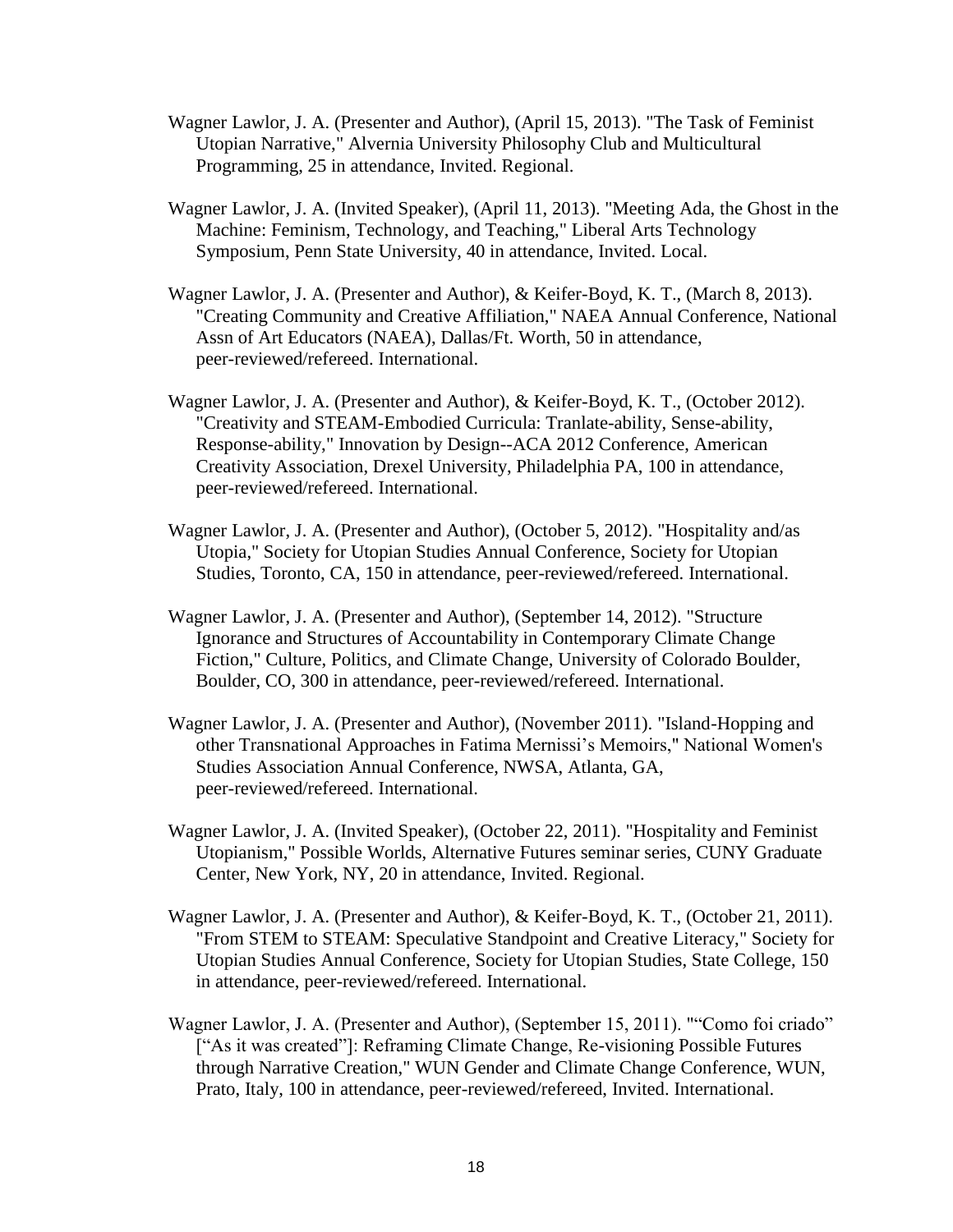- Wagner Lawlor, J. A. (Presenter and Author), (September 15, 2011). ""Doomed by Hope": Environmental Catastrophe and the Structured Ignorance of Risk in Margaret Atwood's Oryx and Crake," WUN Gender and Climate Change Conference, WUN, Prato, Italy, 100 in attendance, peer-reviewed/refereed. International.
- Wagner Lawlor, J. A. (Participant), (April 2011). Teaching Creativity, Center for Creative Entrepreneurship, Wake Forest University, Wake Forest University, 45 in attendance, Invited. International.
- Wagner Lawlor, J. A. (Presenter and Author), (March 4, 2011). "Work + Love in the Early Journals of Susan Sontag," The Scandals of Susan Sontag, CUNY Graduate Center/SUNY-Stony Brook Humanities Center, New York, New York, 60 in attendance, peer-reviewed/refereed, Invited. National.
- Wagner Lawlor, J. A. (Presenter and Author), (October 30, 2010). "Portals of Possibility: The Work of Hospitality in Women's Utopian Fiction," Society for Utopian Studies Annual Conference, Society for Utopian Studies, Milwaukee, WI, 100 in attendance, peer-reviewed/refereed. International.
- Wagner Lawlor, J. A. (Presenter and Author), (February 25, 2010). "Looking East For News from Nowhere: The Feminist Imagination in Fatima Mernissi' Dreams of Trespass," Stellenbosch University, Stellenbosch, South Africa, 25 in attendance, Invited. Regional.
- Wagner Lawlor, J. A. (Presenter and Author), (December 28, 2009). "Dreams of Trespass: Public and Private Space and the Power of Women's Language," Modern Language Association Annual Conference, MLA, Philadelphia, PA, peer-reviewed/refereed. International.
- Wagner Lawlor, J. A. (Presenter and Author), (October 10, 2009). "The Scandal of Susan Sontag," Southern Festival of Books, Humanities Tennessee, Nashville, TN. National.
- Wagner Lawlor, J. A. (Presenter and Author), (July 2, 2009). "The Way of the World 'No More': The Female Bildungsroman and the Limits of Possible Worlds," Utopian Studies Society Annual Conference, Utopian Studies Society (USS), Porto, Portugal, 100 in attendance. International.
- Wagner Lawlor, J. A. (Presenter and Author), (November 1, 2008). "A Particular Piece of Work: Labors of Love in Murdoch's The Bell," Society for Utopian Studies Annual Conference, Society for Utopian Studies, Portland, ME, 115 in attendance, peer-reviewed/refereed. International.
- Wagner Lawlor, J. A. (Presenter and Author), (December 13, 2007). "Angela Carter's Speculative Bildungsroman: Heroes and Villains and the Decay of Culture," 15th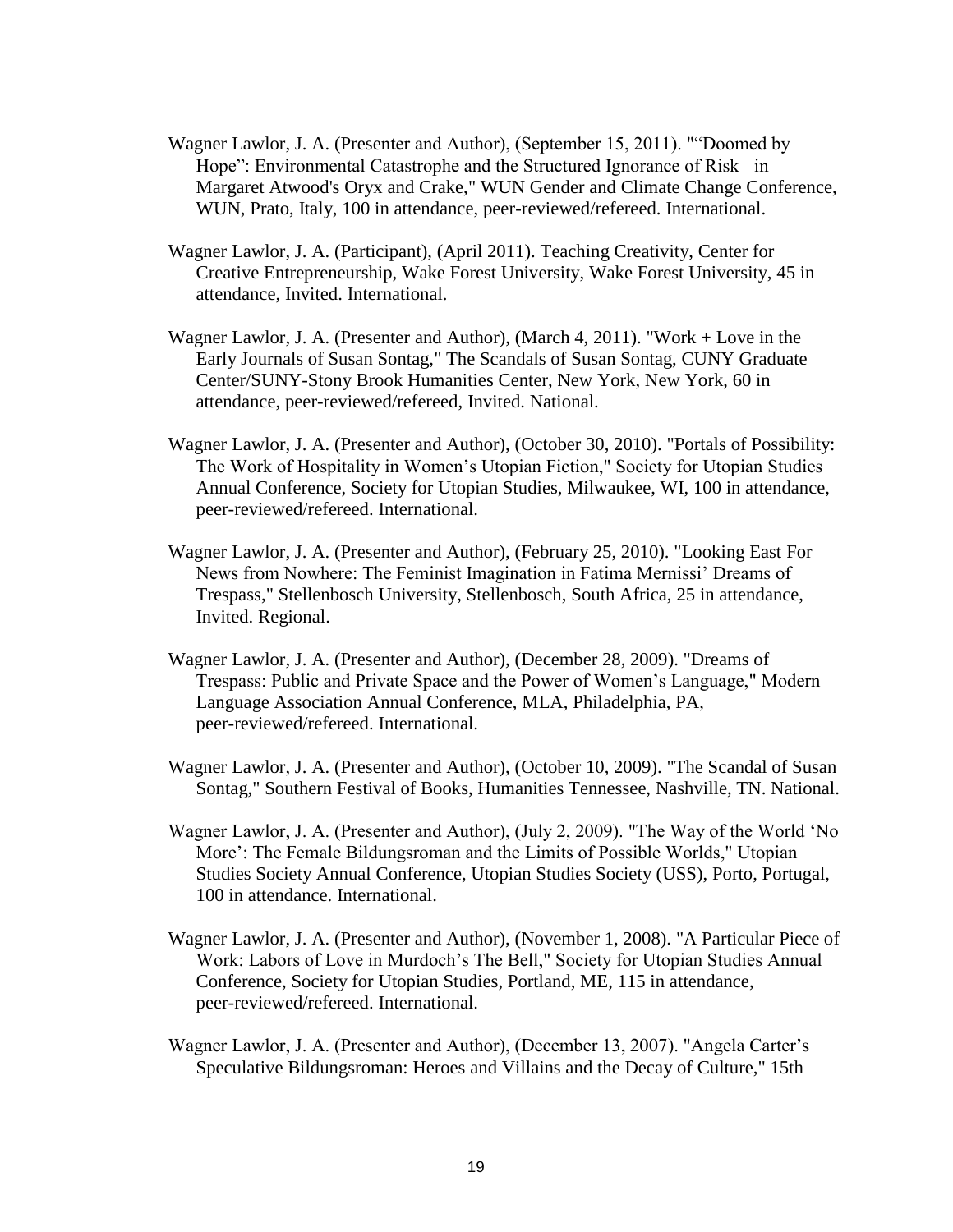METU British Authors' Conference, Middle East Technical University (METU), Ankara, Turkey, 60 in attendance, peer-reviewed/refereed. International.

- Wagner Lawlor, J. A. (Presenter and Author), (December 6, 2007). "Political Performance and Transnational Subjectivity in E. M. Broner's A Weave of Women," Knowledge, Creativity and Transformations of Societies Conference, KCTOS, Vienna, Austria, 400 in attendance, peer-reviewed/refereed. International.
- Wagner Lawlor, J. A. (Presenter and Author), (November 7, 2007). "The 'Fifth Frame': Mentoring and Leadership," CCAS Annual Conference, Council of Colleges of Arts and Sciences (CCAS), Chicago, peer-reviewed/refereed. National.
- Wagner Lawlor, J. A. (Presenter and Author), (December 15, 2006). "Lusting Toward Utopia: Jeanette Winterson's Utopian Counter-Spaces," 14th METU British Novelists Seminar, Middle East Technical University (METU), Ankara, Turkey, peer-reviewed/refereed. International.
- Wagner Lawlor, J. A. (Presenter and Author), (December 11, 2006). "'This Rude Stage': Enacting Utopia in Sontag's In America," Bosphoros University, Department of Western Literatures, Istanbul, Turkey, 30 in attendance, Invited. International.
- Wagner Lawlor, J. A. (Presenter and Author), (October 12, 2006). "'Be rich': Social Alchemy and the Failure of Utopian Speculation in Godwin's St. Leon," Society for Utopian Studies Annual Conference, Society for Utopian Studies, Colorado Springs, CO, peer-reviewed/refereed. International.
- Wagner Lawlor, J. A. (Presenter and Author), (October 28, 2005). "Desire and the Utopic Impulse in Jeanette Winterson's The PowerBook," Society for Utopian Studies Annual Conference, Society for Utopian Studies, Memphis TN, peer-reviewed/refereed. International.
- Wagner Lawlor, J. A. (Presenter and Author), (October 27, 2005). "The Utopic Sensibility of Susan Sontag," Utopian Studies Society Annual Conference, Society for Utopian Studies, Memphis TN, peer-reviewed/refereed. International.
- Wagner Lawlor, J. A. (Presenter and Author), (December 28, 2003). "A Terrible Freedom: The CyberUtopic Space of Jeanette Winterson's PowerBook," Modern Language Association Annual Conference, MLA, San Diego, CA, peer-reviewed/refereed. International.
- Wagner Lawlor, J. A. (Author Only), (December 27, 2003). "A Separate Peace? Peace, Justice, and Critical Intelligence in Women's Speculative Fiction"; "A Terrible Freedom: The CyberUtopic Space of Jeanette Winterson's PowerBook"," Modern Language Association Annual Conference, MLA, San Diego, CA, peer-reviewed/refereed. International.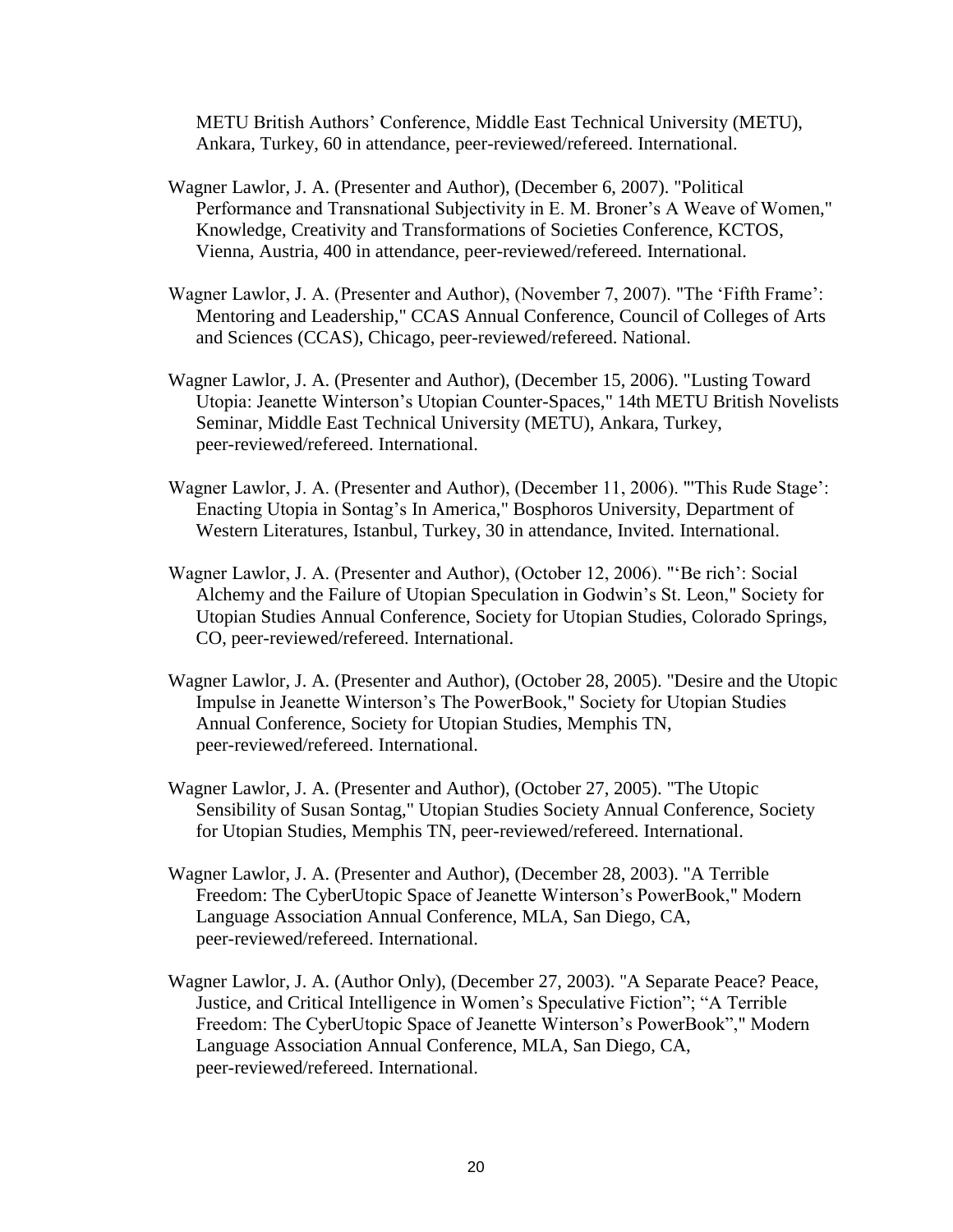- Wagner Lawlor, J. A. (Author Only), (November 15, 2003). "In Praise of Love: Locating the Body in the Cyber-Utopic Space of Jeanette Winterson's The PowerBook," South Central MLA Conference, SCMLA, Atlanta, GA, peer-reviewed/refereed. Regional.
- Wagner Lawlor, J. A. (Author Only), (October 15, 2002). "'This Rude Stage': Theatricality and Utopia in Sontag's In America," Society for Utopian Studies Annual Conference, Society for Utopian Studies, Orlando, FL, peer-reviewed/refereed. International.
- Wagner Lawlor, J. A. (Author Only), (June 2001). "Irony and Agency in Atwood's Handmaid's Tale," National Women's Studies Association Annual Conference, NWSA, Atlanta, GA, peer-reviewed/refereed. International.
- Wagner Lawlor, J. A. (Author Only), (November 1, 1999). "'Your Teachers Are All Around You': Reforming Education in Butler's Parable of the Sower and Nalo Hopkinson's Midnight Robber," Society for Utopian Studies Annual Conference, Society for Utopian Studies, San Antonio, TX, peer-reviewed/refereed. International.
- Wagner Lawlor, J. A. (Author Only), (July 1999). "Speculating on Character in Mid-Victorian Drama," Leeds Centre for Victorian Studies Annual Conference,, Unversity of Leeds, Leeds, UK. International.
- Wagner Lawlor, J. A. (Presenter and Author), (July 1998). "'Our Last Act': Theatricality, Social Drama, and the Ends of Representation in Mary Shelley's The Last Man," Leeds Centre for Victorian Studies Annual Conference, University of Leeds, Leeds, UK, peer-reviewed/refereed. International.
- Wagner Lawlor, J. A. (Author Only), (June 1998). "'Giving the Lie to Life': Problems of Theatricality, Illusion and Ideology in Women's Speculative Fiction," IFTR (International Federation for Theatre Research) Congress,, IFTR, Canterbury, UK, peer-reviewed/refereed. International.
- Wagner Lawlor, J. A. (Author Only), (May 1998). "Interrogating Images of Utopia: Theatricality and the Ends of Representation in Mary Shelley's The Last Man," IAPL National Convention, Intl Assn of Philosophy and Literature, Irvine, CA, peer-reviewed/refereed. International.
- Wagner Lawlor, J. A. (Author Only), (April 1998). "The Performance of Money: Speculating on Character and Theatricality in Mid-Victorian Drama," Interdisciplinary Nineteenth-Century Studies Conference, INCS, New Orleans, peer-reviewed/refereed. International.
- Wagner Lawlor, J. A. (Author Only), (April 1997). "Anxieties of Authorship: Swinburne's 'Heptalogia' and the Problem of Authenticity," Northeast Victorian Studies Association Annual Meeting,, NVSA, Hartford, CT, peer-reviewed/refereed. International.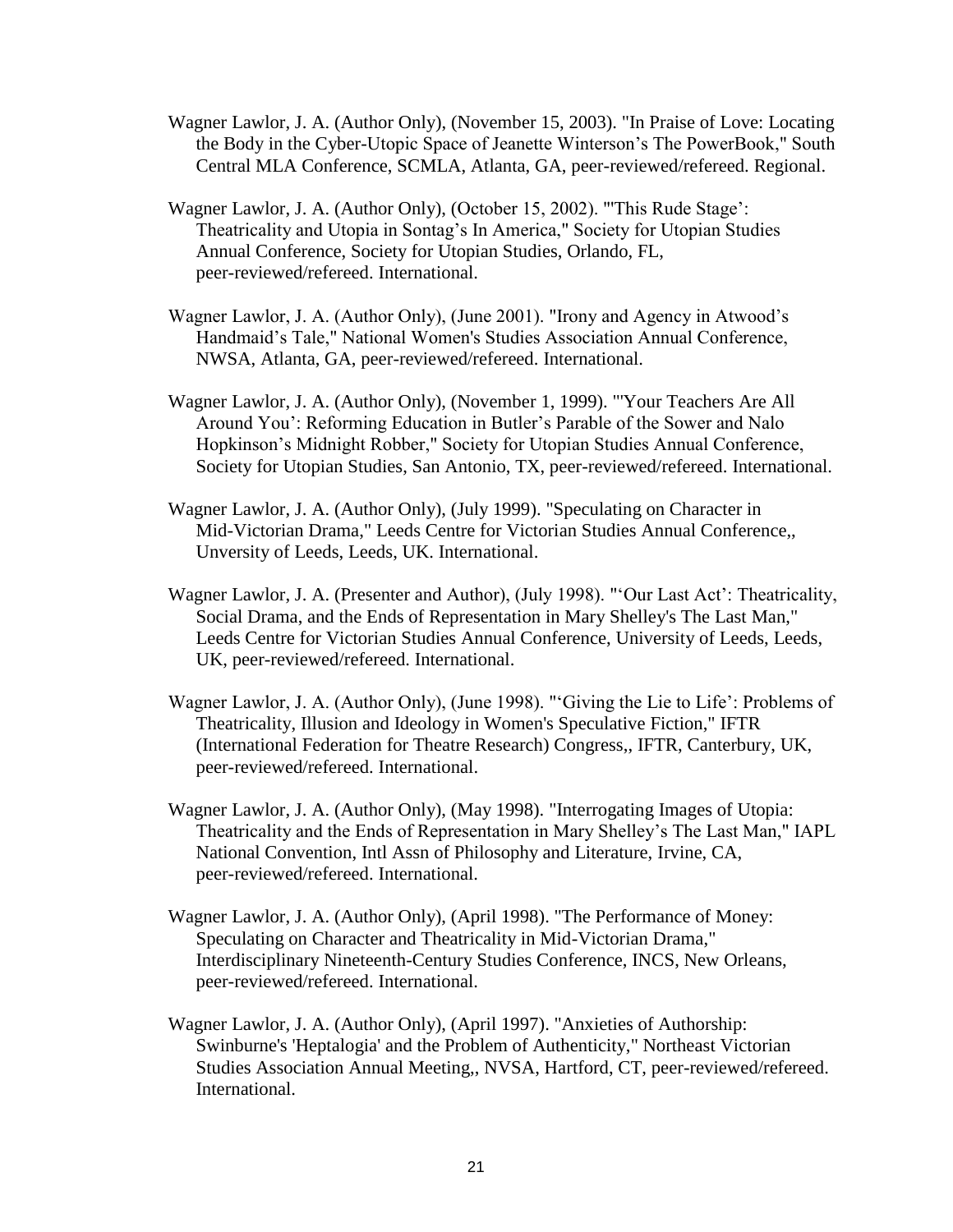- Wagner Lawlor, J. A. (Author Only), (December 1996). "Nineteenth-Century Parody and the Boundaries of High Culture," Modern Language Association Annual Conference, MLA, Washington, DC, peer-reviewed/refereed. International.
- Wagner Lawlor, J. A. (Author Only), (November 1996). "Postmodern Parody and the After-Life of Romanticism in Tom Phillips's A Humument," Midwest MLA Annual Conference, MMLA, Minneapolis, MN, peer-reviewed/refereed. Regional.
- Wagner Lawlor, J. A. (Author Only), (November 1996). "Cultural Trauma, Utopian Dreams, and Theatrical Illusions in Mary Shelley's The Last Man," Society for Utopian Studies Annual Conference, Society for Utopian Studies, Nashville, TN, peer-reviewed/refereed. International.
- Wagner Lawlor, J. A. (Author Only), (May 1996). "Searching for 'A Crystal Clear Idea': Socialist Utopianism in Howard Brenton's Greenland," IAPL National Convention, Intl Assn of Philosophy and Literature, Washington, DC, peer-reviewed/refereed. International.
- Wagner Lawlor, J. A. (Author Only), (October 1995). "The Last Romantics: Howard Brenton's Greenland and the Legacy of William Morris," Society for Utopian Studies Annual Conference, Society for Utopian Studies, Toronto, CA, peer-reviewed/refereed. International.
- Wagner Lawlor, J. A. (Author Only), (October 1994). "'Metaphors of Me': Swinburne's Sappho at the Crossroads," South Central MLA (SCMLA) Convention, SCMLA, New Orleans, peer-reviewed/refereed. International.
- Wagner Lawlor, J. A. (Presenter and Author), (April 1994). "Temporal Contexts and the Sonnets of Dante Gabriel Rossetti," Pre-Raphaelites and their Circle Conference, Armstrong-Browning Library at Baylor University, Waco, TX, peer-reviewed/refereed. International.

#### **Contracts, Grants, and Sponsored Research**

#### **Grant**

- Wagner Lawlor, J. A. (Co-Principal Investigator), Robinson, J. H. (Co-Principal Investigator), Davis, H. M. (Co-Principal Investigator). Grant, % Credit = 33%, "Plastic Entanglements: Ecology, Aesthetics, Materials," Materials Research Institute, Penn State. Total requested: \$5,000.00. (Submitted: January 26, 2016, Funded: July 1, 2016 - July 2017). http://https://www.frapp.psu.edu/view\_request.asp?rid=10418.
- Wagner Lawlor, J. A. (Co-Principal Investigator), Robinson, J. H. (Co-Principal Investigator), Davis, H. M. (Co-Principal Investigator). Grant, % Credit = 33.3%, "Plastic Entanglements: Ecology, Aesthetics, Materials (exhibition)," The Warhol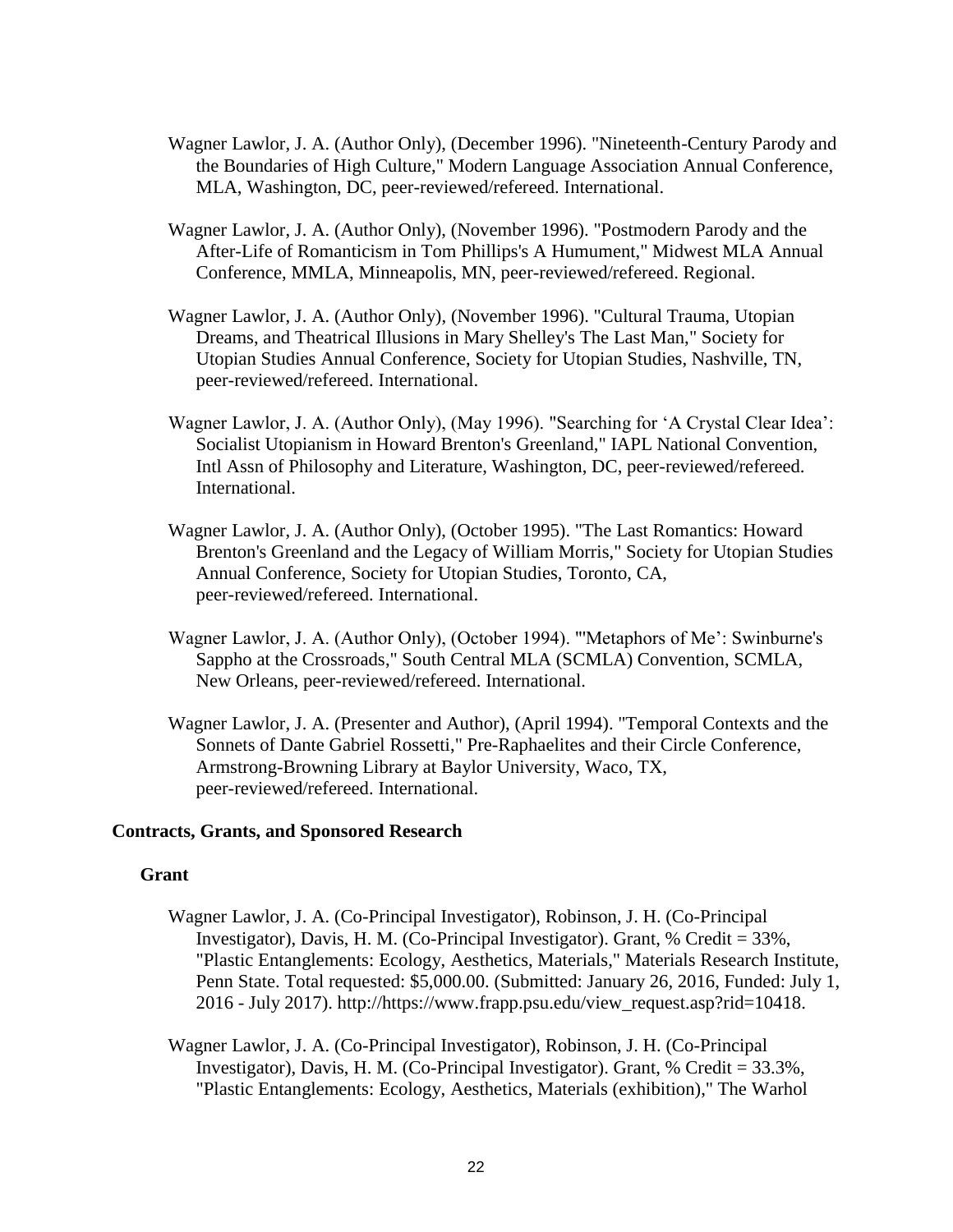Foundation, Nonprofit Foundations. Total requested: \$150,000.00. (Submitted: September 1, 2016).

- Wagner Lawlor, J. A. (Co-Principal Investigator), Robinson, J. (Co-Principal Investigator), Davis, H. (Co-Principal Investigator). Grant, % Credit = 33%, "Plastic Entanglements: Ecology, Aesthetics, Materials," National Endowment for the Arts (NEA), Federal Agencies. Total requested: \$80,000.00. (Submitted: February 25, 2016).
- Wagner Lawlor, J. A. (Co-Investigator), Robinson, J. H. (Co-Investigator), Davis, H. (Co-Investigator). Grant, % Credit = 33.3%, "Borland Project Space," College of Arts and Architecture, Penn State. Total requested: \$1,000.00. Total awarded: \$1,000.00. (Date Funding Awarded: October 2015, Funded: January 11, 2016 - February 21, 2016).
- Wagner Lawlor, J. A. (Principal Investigator). Grant, Institute for Arts and Humanities, Penn State. Total requested: \$3,400.00. Total awarded: \$2,500.00. (Funded: September 2011 - December 2011).
- Wagner Lawlor, J. A. (Principal Investigator). Grant, "Memphis Safe Campus Consortium. Funded.," U.S. Department of Justice Committee for Violence Against Women. Total requested: \$60,000.00. Total awarded: \$60,000.00. (Submitted: July 1, 2006, Date Funding Awarded: June 30, 2008, Funded: July 1, 2006 - June 30, 2008).
- Wagner Lawlor, J. A. (Principal Investigator). Grant, "Early Career Research Grant," College of Arts and Sciences, Universities and Colleges. Total awarded: \$2,500.00. (Funded: May 2005 - 2006).
- Wagner Lawlor, J. A. (Principal Investigator). Grant, "Faculty Research Grant," University of Memphis, Universities and Colleges. Total awarded: \$4,000.00. (Funded: May 2001 - July 2001).
- Wagner Lawlor, J. A. (Principal Investigator). Grant, "Faculty Research Grant," University of Memphis, Universities and Colleges. Total awarded: \$3,000.00. (Funded: May 1, 1994 - August 15, 1994).
- Wagner Lawlor, J. A. (Principal Investigator). Grant, "Faculty Research Grant," University of Memphis, Universities and Colleges. Total awarded: \$3,000.00. (Funded: May 1, 1993 - August 15, 1993).
- Wagner Lawlor, J. A. (Principal Investigator). Grant, "Faculty Research Grant," University of Memphis, Universities and Colleges. Total awarded: \$3,000.00. (Funded: May 1, 1991 - August 15, 1991).

#### **Development Activities Attended**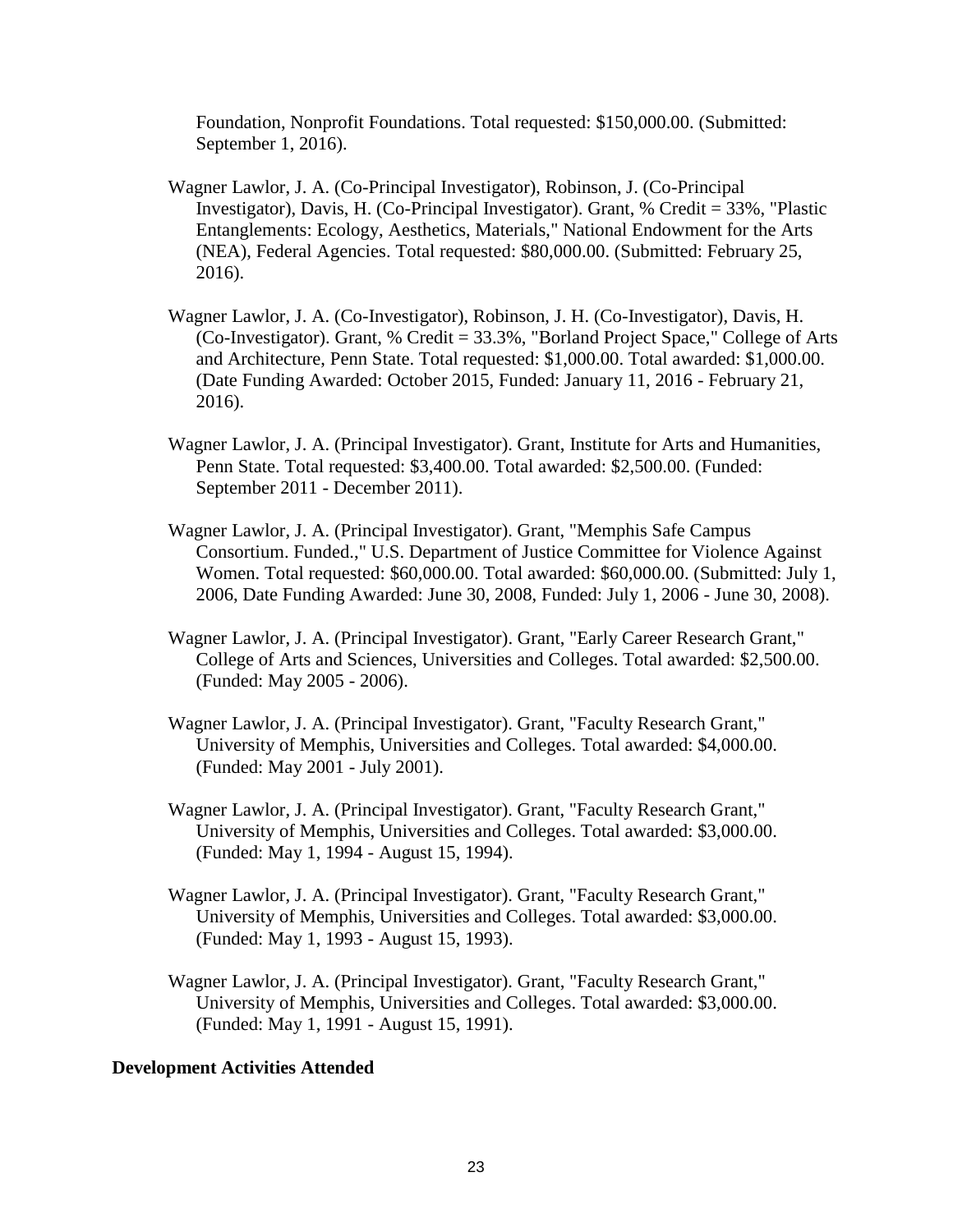- "Women's Studies Writing Group," WMNST Department. (September 1, 2013 May 1, 2014).
- "Ms. in the Classroom," Ms. Magazine/Karen Jolna and Julie Enzor, Ms. Magazine. Hollywood, CA, USA. (June 8, 2013).
- The Dean's Office. (September 2012 May 2013).
- "Blue Vision Summit," Carnegie Institution for Science. Washington DC. (May 13, 2013 - May 16, 2013).
- "Teaching Conversations," Karen Kiefer-Boyd/Art Education/PSU Libraries, Teaching Conversations. (May 7, 2013 - May 9, 2013).
- "Feminism and Technology," FemTechNet, NYU, International Conference of Visual Culture. New York, NY. (June 2, 2012).
- (March 3, 2010 March 10, 2010).
- "Climate Change Collaborative," Rock Ethics Institute/World University Network (WUN). Cape Town, South Africa. (December 1, 2009 - December 15, 2009).
- Harvard Graduate School of Education, Harvard Management Development Program, Cambridge, MA. (June 15, 2005 - June 30, 2005).

#### **Impact in Society of Research Scholarship and Creative Accomplishment**

- "reprint" of entire blog posting on a second website, "Animals, Art, Activism: Calder Kamin's Plastic Menagerie," Web, Mother Earth News, http://now.motherearthnews.com/story/featured/animals-art-activism-the-plastic-men ager/33677a364f6d746c6e426b3671304251375031334c773d3d. (December 16, 2016).
- Article, "Utopie et Hospitalite ce Que Nous Dit la Litterature," Journal or Magazine, Catholic University of Louvain, Louvain-la-Neuve, Belgium. (June 2016). This two-page article described my lectures and class visitation at the The Catholic University of Louvain. Quotations include not only my own, but faculty commenting upon my work. "Utopia is not always what one thinks of it. Listen to Jennifer Wagner Lawlor recall the utopia of Toni Morrison in Paradise [1998 novel]. "She evokes new utopias more feminine, more erotic, more 'nomadic,' explains Veronique Bragard, professor of English literature at the UCL, who invited the eminent professor from the department of Women's, Gender, and Sexuality Studies at Penn State University to share her analysis. A specialist of 19th century literature, particularly the sonnet, JWL 'fell in love' with Utopian Studies twenty years ago because in brought together scholars from with a particularly open spirit from very different disciplines."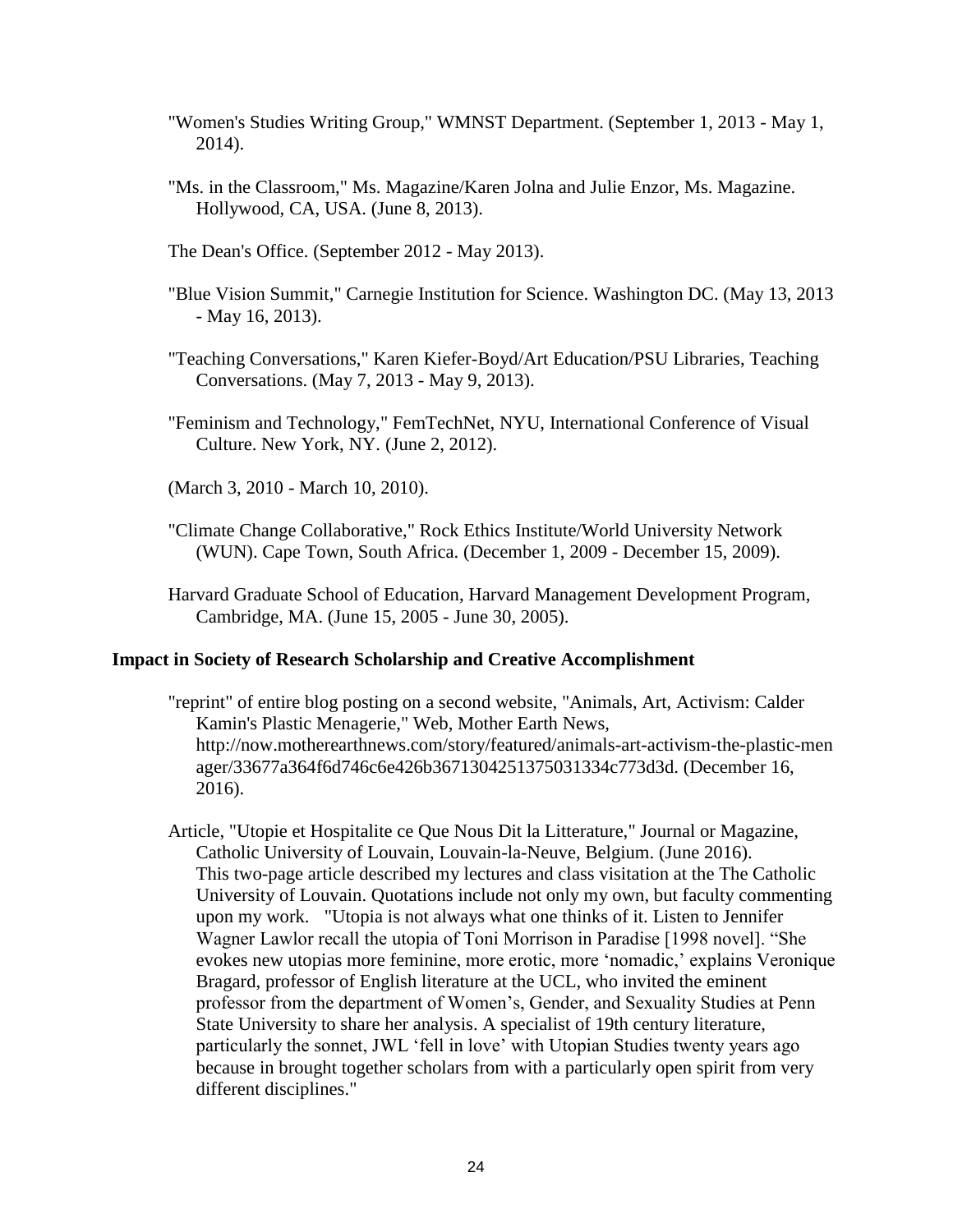Full Article available at: https://www.uclouvain.be/770493.html

# **SERVICE**

## **Service to the University**

## **College**

## **Assistance to Student Organizations**

Discussion Panelist, Take Back the Tap-Penn State, Contributor. (2015 - December 3, 2015). Invited panelist for one-day event

## **Committee Work**

Advisory, GLIS Faculty Advisory Committee, Global and International Studies Program, Committee Member. (April 1, 2017 - Present).

Immediate Tenure Committee, Member. (August 2017 - August 2020).

Liberal Arts Graduate Curriculum Coordinator, Faculty Senate Subcommittee on Graduate Curriculum, Coordinator. (June 2013 - July 2015).

Liberal Arts Academic Integrity Committee, Member. (August 2009 - July 1, 2015).

Research and Graduate Studies Awards Review Committee, Committee Member. (September 2011 - May 2012).

AD-14 Committee (Department Head renewal process),, Committee Member. (February 15, 2012 - April 1, 2012). Committee charged with organizing input from faculty and students regarding the renewal of the WMNST head. Interviews and meetings held; advisory letter to Dean drafted and sent on time.

Search Committee for Assistant Director of LA Career Enrichment Network. (October 2011 - December 2011).

Search Committee for Director of LA Career Enrichment Network, Member. (May 2011 - July 2011).

## **Department**

## **Administrative Support Work**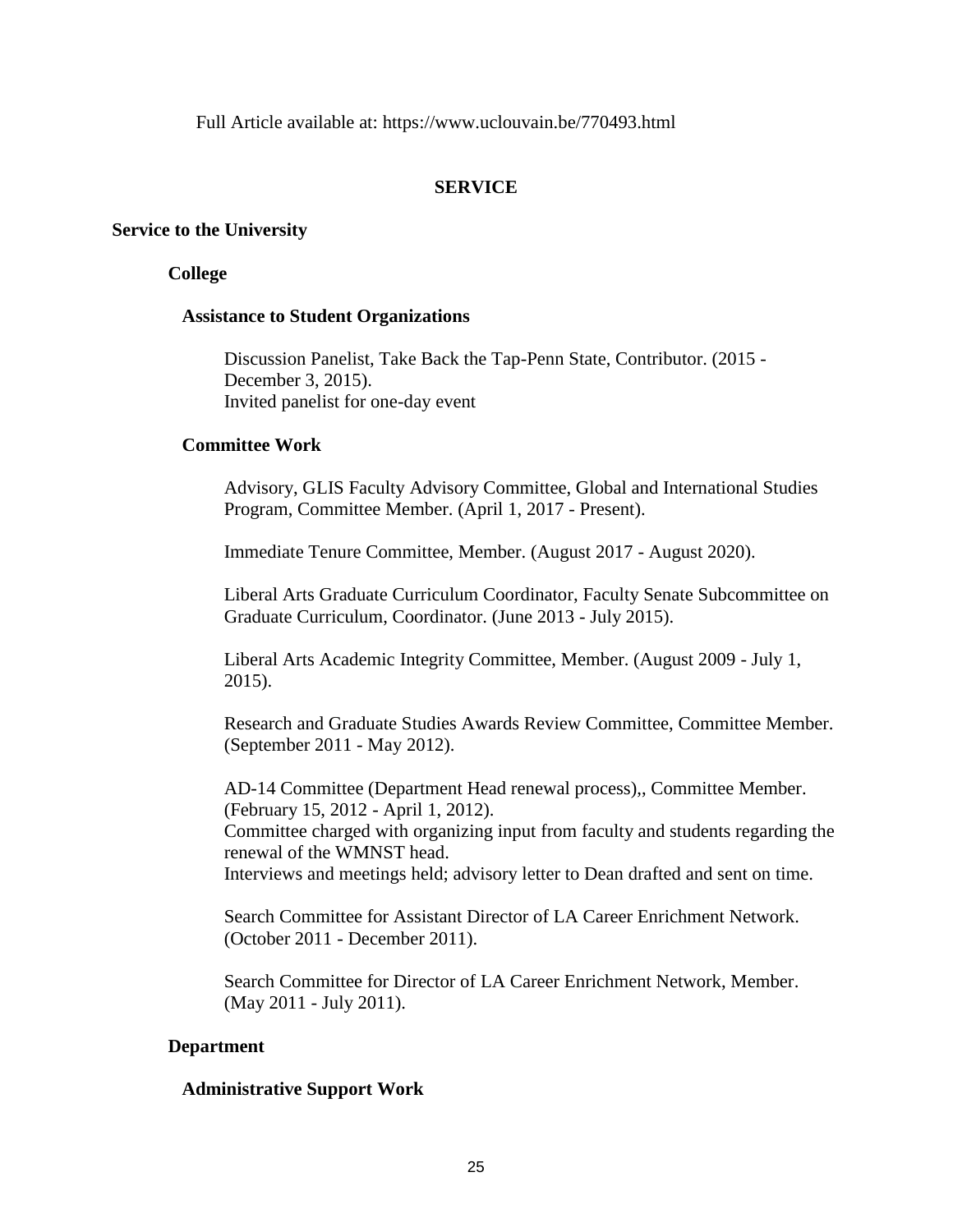Director for Undergraduate Programs, Director. (July 1, 2017 - Present).

WMNST Honors Program, Advisor. (August 15, 2012 - Present).

#### **Class visit**

Panelist in Graduate professionalization course, English 501, Speaker. (October 12, 2015).

Invited to participate in ENGL 501 class during the week on "Genre"; part of the course's visiting faculty format. 1 hour.

### **Committee Work**

WMNST Advisory Board, Member. (August 2013 - Present).

WMNST Undergraduate Matters Committee, Chairperson. (August 2011 - Present).

Faculty Mentor, Faculty-Graduate Mentoring Initiative, Mentor. (September 2015 - December 2016).

Search Committee, PSYC-WGSS Dual Degree Hire, Member. (September 2014 - February 2016).

The job search for this position took three years. I was on the committee from Fall 2014 until this spring, when the position was finally filled. Participated in all meetings, job talks, interviews.

ENGL Department Awards Committee, Committee Member. (August 2010 - August 2011).

WMNST Undergraduate Matters Committee, Committee Member. (September 2008 - July 2011).

UG Curriculum Transformation Task Force, Chairperson. (January 2011 - May 2011).

### **Mock Interviews for ENGL grad students on the Market**

Job Placement Service, Mock Interviewer. (December 2, 2015). Served as a mock interviewer for two ENGL graduate students currently on the market (Megan Fung and Joshua Smith

#### **Participation in Recruitment and Retention Activities**

Conceptualizing Radical Engagement symposium, speaker, CALS, Panelist.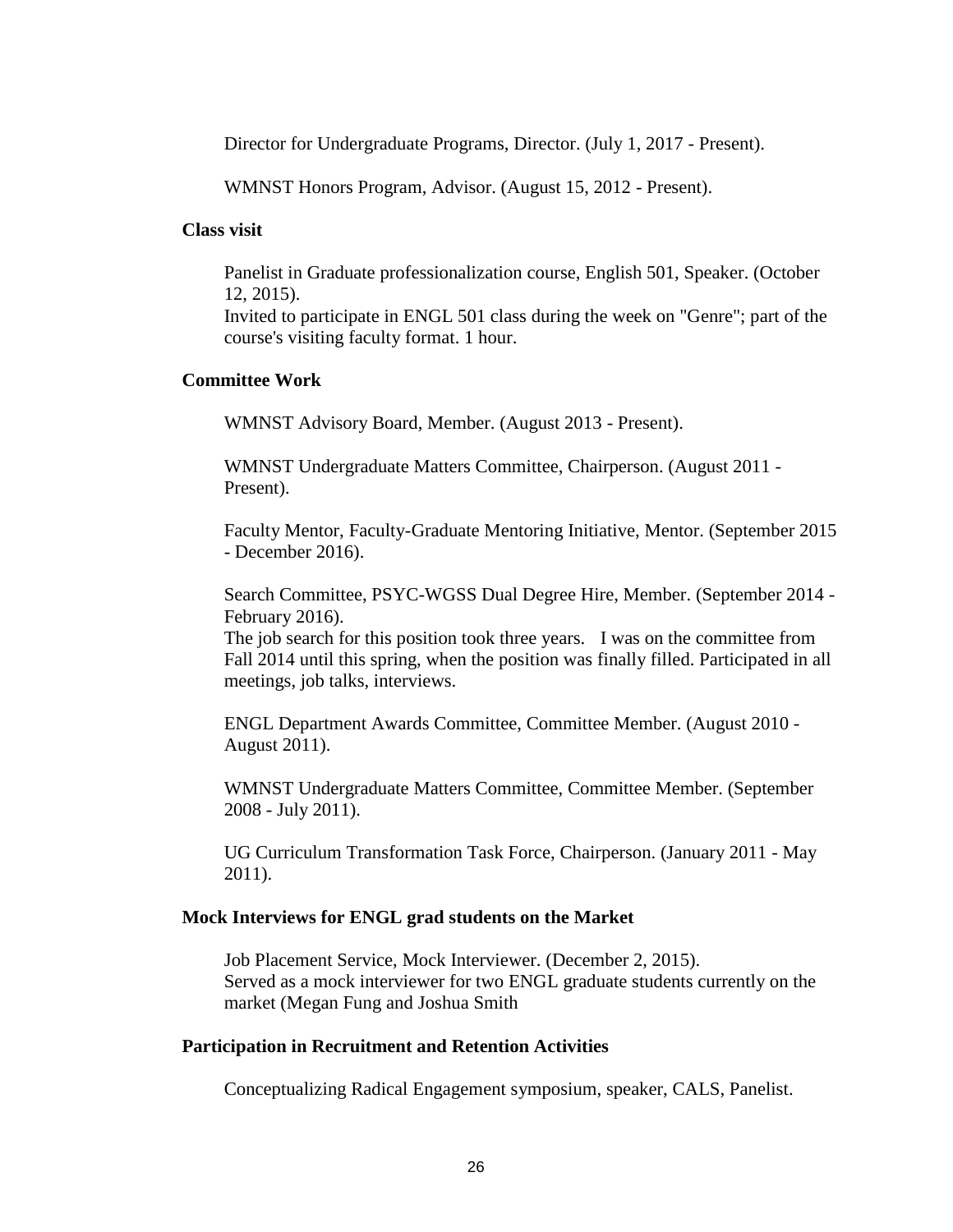# (March 20, 2017). **Schreyer Honors College Departmental Advisor**

Schreyer Honors College, Penn State, Faculty Advisor. (August 2013 - Present).

## **University**

## **Committee Work**

Hiring Committee, Global Programs Advisor, Chairperson. (September 1, 2008 - February 15, 2009).

# **Participation in "Closer to Zero" Earth Day Workshop**

Center for Sustainability, PSU, Speaker. (April 22, 2015 - April 23, 2015).

## **Service to Society as a Representative of the University**

## **Participation in Community Affairs**

BeCAUSE the Night Benefit, State Theatre of State College/Easter Seals of Central PA, Master of Ceremonies, State. (January 26, 2013).

### **Service to Public and Private Organizations**

The Plastic Pollution Coalition (global alliance, ecological activism), Consultant, International. Berkeley, CA. (August 2010 - Present).

Oceans Under Threat Fundraiser, Plastic Pollution Coalition, Volunteer. Washington, DC. (October 25, 2013).

## **Service to the Disciplines and to the Profession**

#### **External Program Evaluator for Women's Studies program at Alvernia College**

Alvernia College, Women's Studies Program, Evaluator. Reading, PA. (January 30, 2014).

Perform program review, including interviewing faculty, students, dean, program director; write up evaluation report.

#### **Organizing Conferences and Service on Conference Committees**

2015 Annual Conference, Society for Utopian Studies, Jennifer Wagner-Lawlor, Director, Served Ex-Officio, International. Pittsburgh, Pennsylvania United States. (September 1, 2015 - November 15, 2015).